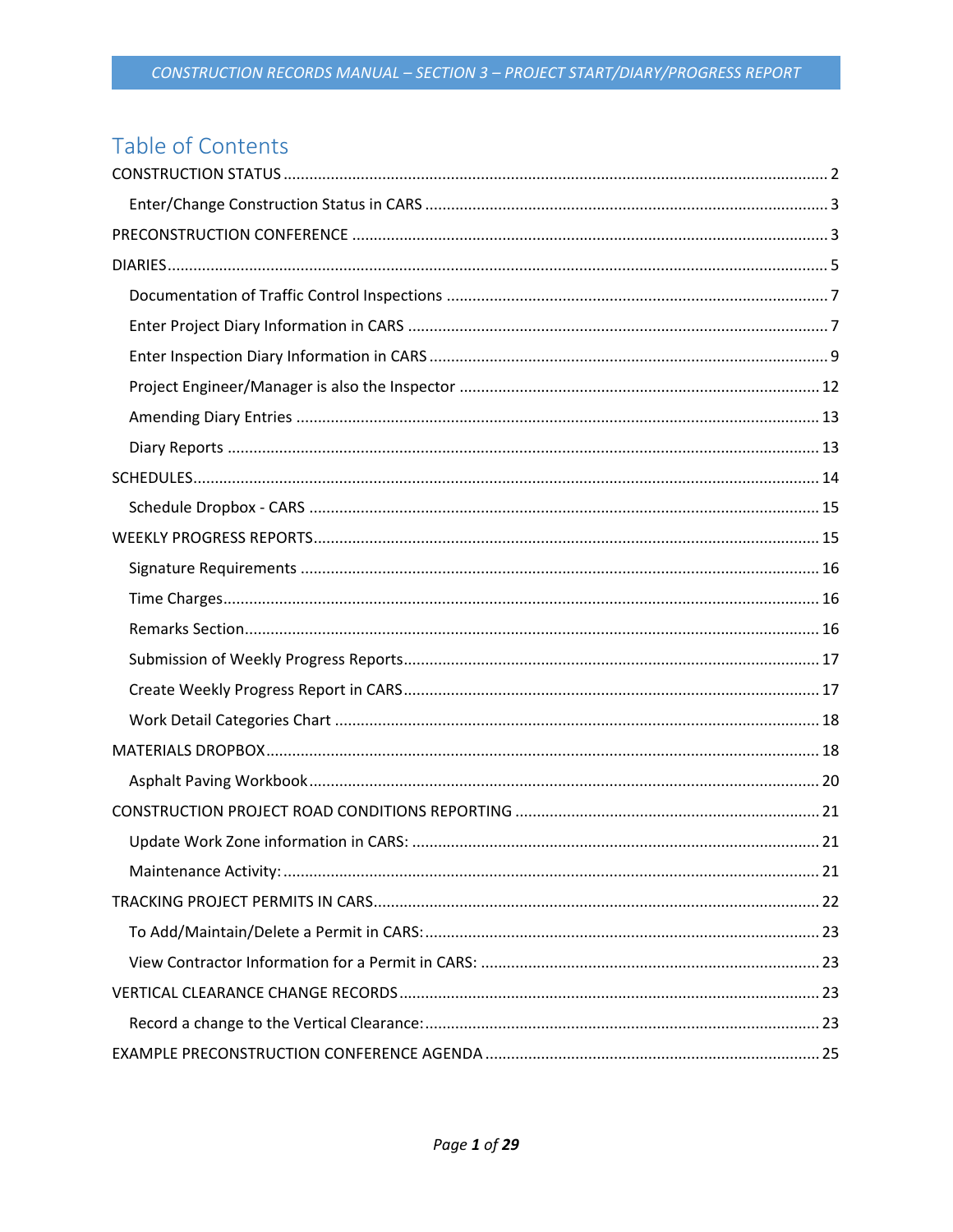## <span id="page-1-0"></span>CONSTRUCTION STATUS

The Change in Status is used to start, suspend or resume time charges on a project or to indicate that the project is completed.

Depending on the type of completion date shown in the bidder's proposal, time charges for a project begin on:

- The date shown on the Time for Completion page of the bidder's proposal for the project
- The proposed starting date indicated by the contractor on the Proposed Progress Chart. This chart is found in the bidder's proposal.

-OR-

• The actual date work starts on the project

Use whichever date is the earliest.

Time charges may be suspended when the contractor will not be working on the project for a prolonged period of time. Time charges are most commonly suspended for the winter months when conditions are unfavorable for project work to continue. It could also be used if time charges are started for some preliminary project work that is performed and completed and the rest of the project work will not begin for some time.

Quantities can be entered into CARS and progressive estimates can be generated when time charges are suspended. Weekly Progress Reports cannot be made until time charges are resumed.

Time charges are resumed whenever the project has been in a state of suspension and the contractor starts working again.

The status of the project is changed to Completed when all work has been finished. Weekly Progress Reports cannot be made after this date but quantities can be entered and estimates can be made.

The start date entered in the Change of Status will be used to compute time charges on the Weekly Progress report. The start and completion dates are also used on the Project Time for Completion.

The status of a project can be viewed in CARS at any time.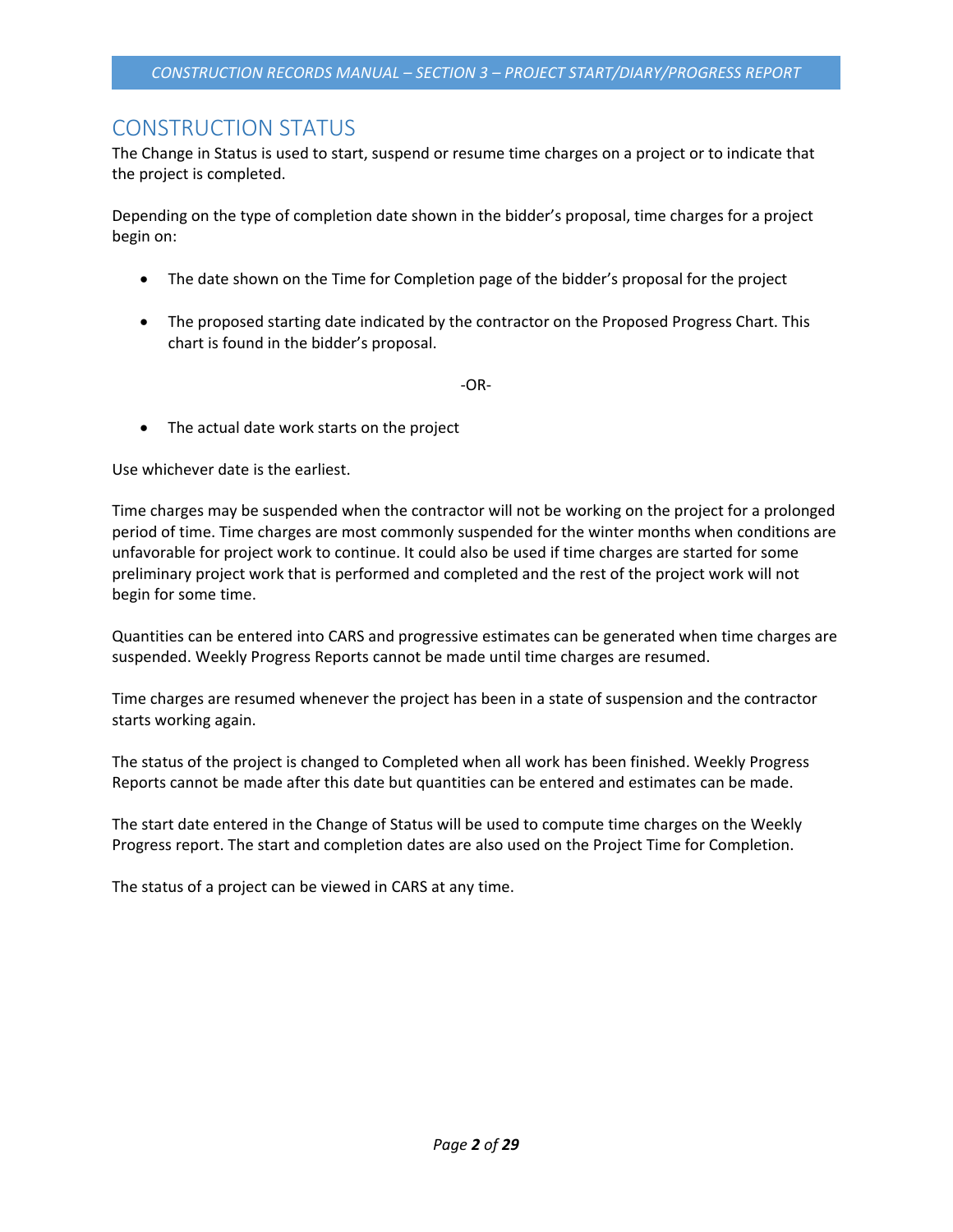## <span id="page-2-0"></span>Enter/Change Construction Status in CARS

To enter or change the Construction Status:

- 1. From the Main Menu, click on the Construction Status link. The Construction Status Selection Page is displayed.
- 2. Click on the Add button. The Construction Status Maintenance page is displayed.
- 3. In the drop down box for Status, pick if the project is Started, Suspended, Resumed or Completed.
- 4. Enter the date of the status change.
- 5. Enter remarks about the status change. Remarks are required when the project is suspended.

If project work has not started and it is necessary to process a progressive estimate to pay for items such as contract bond or stockpiled material, the construction status must be shown as Started in order to generate the estimate. After the estimate has been made, change the status to Suspended using the same date as the Started date. This must be done so the project doesn't appear on the Road Construction Map or get reported on the 511 system. When actual work starts on the project, a construction status of Resumed will be added with the date on which times charges start from the contract documents or the actual date work starts on the project, whichever is earliest.

<span id="page-2-1"></span>The last change of status can be edited up until the time when the project status is changed again.

## PRECONSTRUCTION CONFERENCE

Before the preconstruction conference, the Responsible Charge shall conduct a one-on-one meeting with the engineering staff. The details for this meeting are given in Section 1 of this manual.

Requirements for the preconstruction conference are outlined in Standard Specification 108.02 including a list of submittals that need to be received either prior to or at the preconstruction meeting. The purpose of the preconstruction conference is for all parties to review contract requirements, construction details, proposed work schedule and other project related items.

Representatives from the following organizations are typically invited to the conference:

- 1. DOT
- 2. The prime contractor and subcontractors
- 3. City and/or county
- 4. Utility companies
- 5. Railroads

Standard Specification 108.02 requires the contractor to notify the parties of the meeting, but it is good to verify that interested parties have been invited. The project engineer will conduct the conference and keep notes on items discussed. The project engineer will send a memo summarizing items discussed to the Prime Contractor with copies to any subcontractors. Original to be put in CARS/Filenet.

Good communication between the DOT and the contractor at the preconstruction conference can get the project off to a good start. Participants need to come prepared to make worthwhile contributions to the conference. As the moderator, the project engineer must conduct the meeting in a business-like manner while completing the scheduled agenda.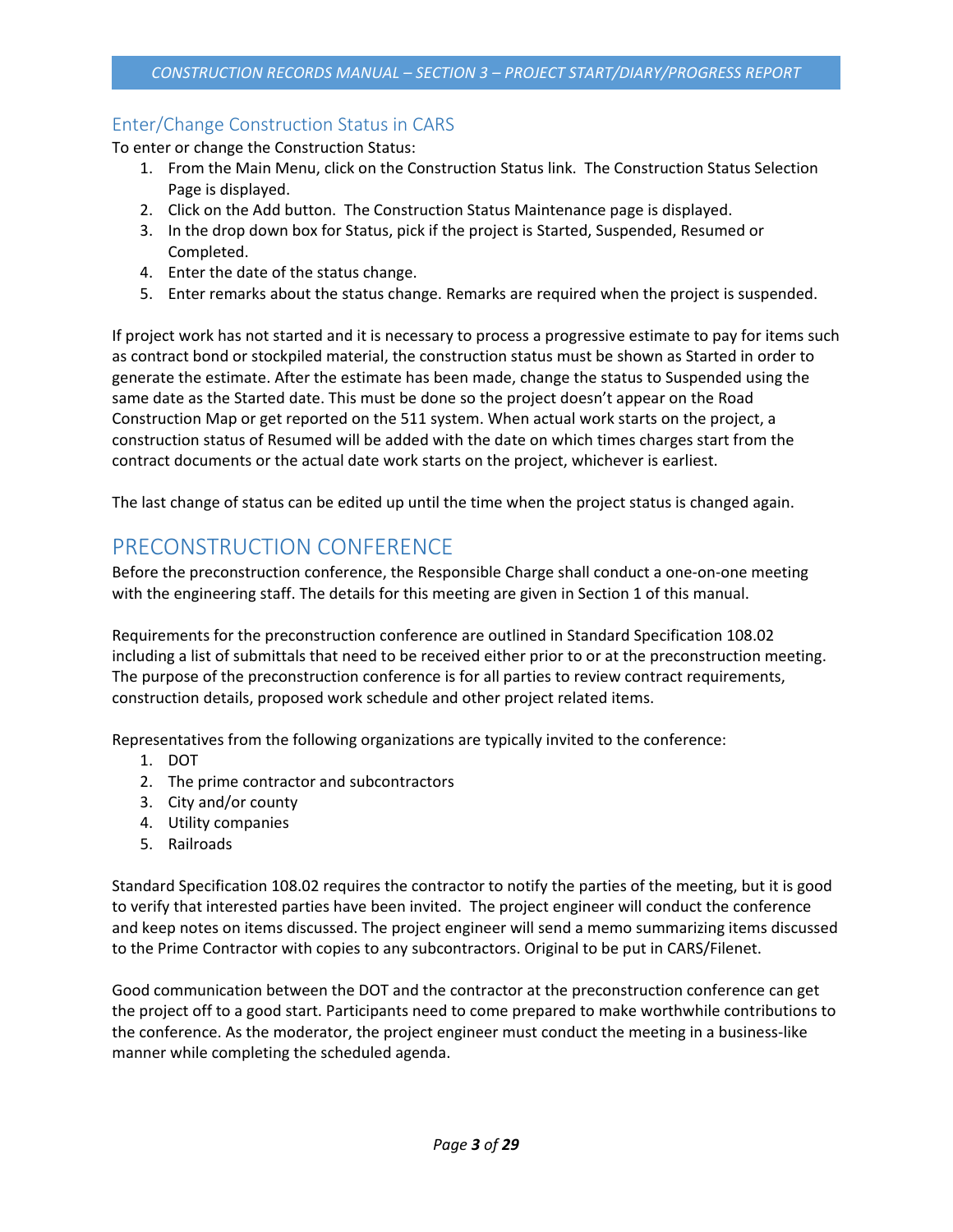A general Preconstruction Conference Agenda template has been provided at the end of this section and is intended to be used as a general guideline only. When using the provided template, the project engineer should take time to customize the form to reflect the special provisions, specifications, plan notes, bid items, and unique conditions of the project. The project engineer should also include any items that the District Construction Engineer would like emphasized.

A general outline of information to be discussed at the conference and included in the memo is listed below. Additional items may be added depending on the type of project.

- 1. Project number.
- 2. Date the conference is held.
- 3. List of those attending the conference and their organization.
- 4. Collect list of key project personnel and their phone numbers including individuals in Responsible Charge. Collect Email address from the Prime Contractor (used for sending copies of CARS Approved Estimates, see Section 5 of the manual on creating progressive estimates)
- 5. Collect Quality Control Plan and Personnel (if applicable).
- 6. Collect list of pits and COAs.
- 7. Collect list of subcontractors and suppliers.
- 8. Utilities Review any utility concerns.
- 9. Erosion and Water Pollution Control
	- a. The contractor should submit their Erosion Control Plan and where applicable, their Storm Water Pollution Prevention Plan. Additional information on erosion control and the storm water pollution prevention plans can be found on the North Dakota Health Department's website
	- b. Discuss erosion control special provisions.
	- c. Collect and review water permits.
- 10. Discuss the contractor's safety and sanitation policy. Collect a copy of their company policy. The discussion should include:
	- a. Basic safety requirements such as first aid kits, emergency numbers, trained personnel. The contractor's safety officer should be named.
	- b. All workers within the R/W of any road to wear an ANSI/ISEA 107 Performance Class 2 or 3 compliant vest, as stated 107.18.
	- c. Sanitation facilities and location.
- 11. EEO & Affirmative Action Plan/DBE Requirements
	- a. The contractor must submit copies of their EEO and Affirmative Action plan.
		- b. The EEO Officer will be named.
		- c. DBE participation goals will be discussed
		- d. SFN 9423 Pre-Job Conference (if applicable) Equal Employment Opportunity, Labor Standards, and DBE Participation Information form will be reviewed. The prime contractor and all subcontractors present will sign the form. The signed form must be uploaded through CARS within 15 days. Copies will be sent along with the preconstruction conference memo to the contractor and subcontractors.
		- e. Work site bulletin board and poster requirements will be discussed. Posters will be furnished for the contractor and all subcontractors.
		- f. Discuss payroll (if applicable) requirements and submission. Refer to Civil Rights LCPtracker Manual for additional information.
- 12. Discussion of plans, notes, specifications, special provisions, and procedures
	- a. Discuss 104.02, Contract Revisions.
	- b. Railroad protective liability insurance.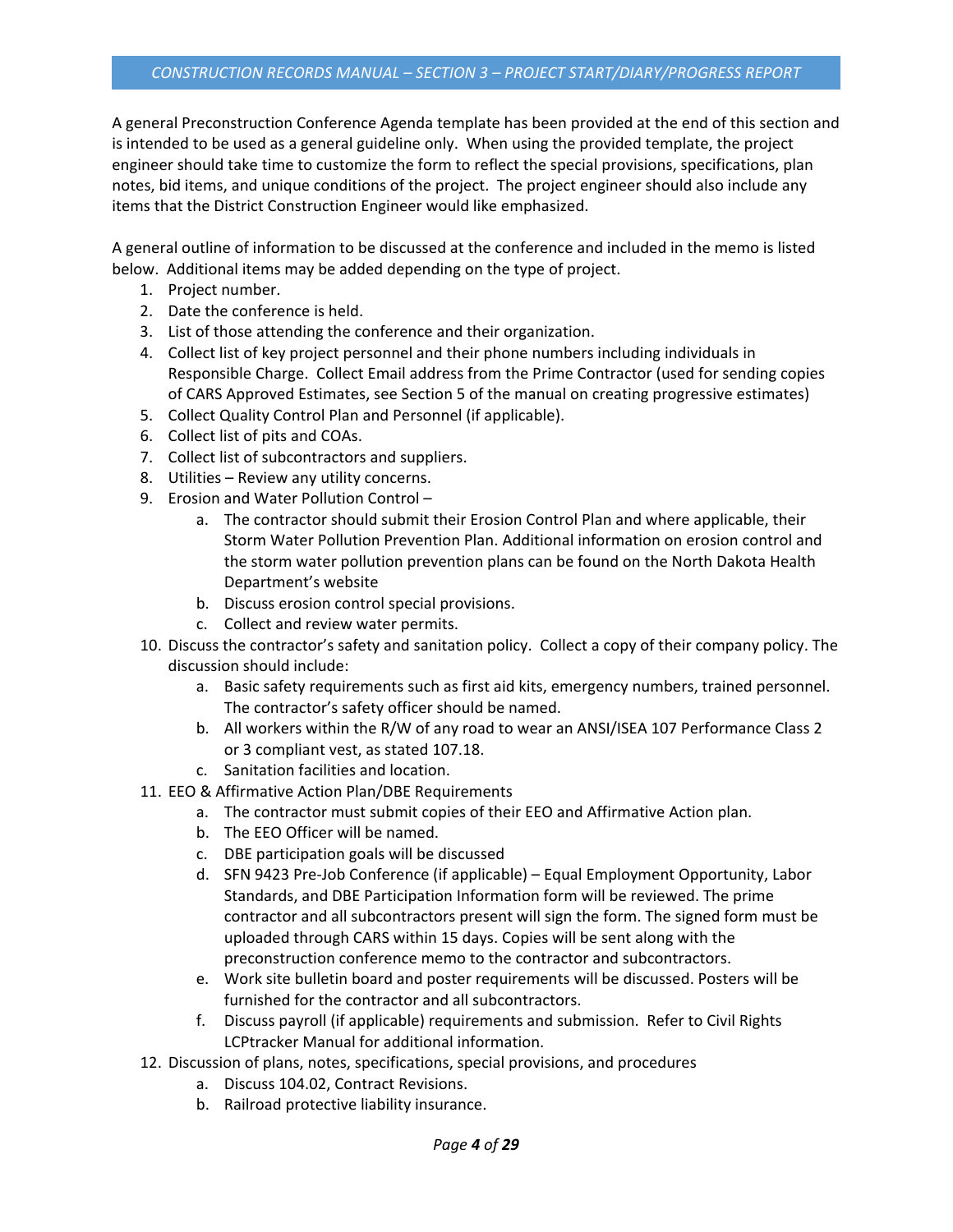- c. Procedures for contractor requests to sublet.
- d. The contractor should provide a list of all subcontractors and their work description. The contractor should also provide a list of suppliers.
- e. Discuss the contractor's starting date, work schedule and starting location.
- f. Field laboratory requirements.
- g. Discuss traffic control.
- 13. Read the top of the Notice of Intent to File a Claim form and hand the contractor a copy of the form. Discuss the terms for submission.
- 14. (Section 105.02). The contractor should name their superintendent.
	- a. The contractor must have a superintendent on the project at all times
- 15. Discuss progressive estimates. Discussion should include the frequency of estimates, contract requirements which may lead to the withholding of estimates, and the contractor's ability to request more frequent estimates during times of 'high-dollar' work such as asphalt and concrete paving.
- 16. The project engineer provides the contractor with a list of materials that require shop drawings or certifications.
- 17. Signing prior to the start of construction
- 18. Signing and sign maintenance during construction inclement weather
- 19. Name designated watch person and discuss submission SFN 14634 Traffic Control Watchperson
	- a. Review any other applicable specs or areas of emphasis.
	- b. Review plan notes and drawings.
	- c. Review special provisions.
	- d. Discuss haul roads and detours
- 20. Inspection, maintenance, repair and release procedure
- 21. Structure Contracts
	- a. Discuss applicable specifications such as requirements for pile hammer, welder and electrode certification, surface finish, and cure.

<span id="page-4-0"></span>Meeting minutes shall be placed in Filenet by the Engineer after the meeting.

## DIARIES

The Project Diary and Inspector Diaries are used to document work progress, site conditions, labor and equipment usage, conversations, instructions, and the contractor's ability (or inability) to perform his/her work. Diaries provide critical information which is necessary to accurately reconstruct the events of the project. The diaries will become an important part of the project records if the project is subjected to audit, investigation, or litigation.

Daily diaries are key to claims avoidance and mitigating damages. Failure to record an event carries with it the implication that the event did not occur or was insignificant and threatens the credibility of the entire log.

Project inspectors, surveyors, and testers should fill out an inspection diary daily. Inspector's diaries should be specific to the items dealt with by each inspector.

The Project Diary should be filled out daily by the Project Manager who has daily contact with the project and project superintendent. The Project Diary should be a summary of the project's pertinent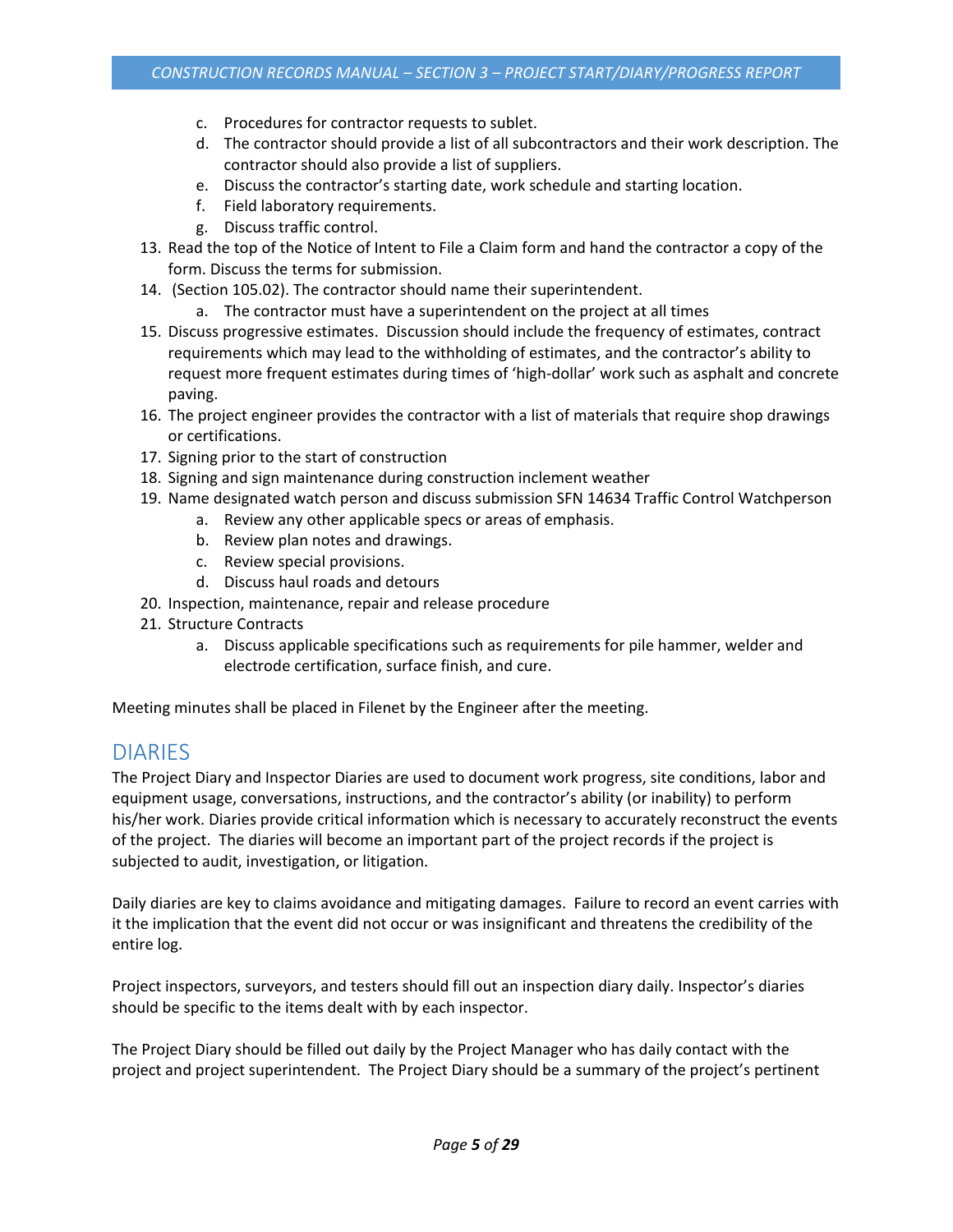facts and events arranged in chronological order. See 'Project Engineer/Manager is also the Inspector' section for additional information on how to handle projects where the Engineer is also the inspector. The designated project manager has user rights that allow information to be entered into the CARS project diary. If the designated project manager is absent from the project an alternate project engineer may be designated by contacting the Asst. District Engineer of the District overseeing the project. Other users will only have rights to view the information.

Follow these guidelines when writing diaries:

- The diaries are meant to be created on the day the work occurred and updated throughout the day as events happen.
- The Project Diary, Inspection Diaries, & other reports are meant to supplement each other and do not need to contain identical information.
- Diaries and other reports are public record and may be used in case of litigation.
- Include only factual information in them.
- Minimize personal remarks about operations or personnel of the Contractor, Agency, or other organization. Such remarks may be used to demonstrate the inspector was hostile and did not behave in a manner consistent with good faith.
- All Project Diaries will be created in CARS.
- All Inspection Diaries should be created in CARS. Extenuating circumstances could still require paper diaries, but every effort should be made to create inspection diaries in CARS.
- Summarize key points of any discussion of work activities with the Contractor. Conversations and directions become very important when disputes arise.
- Document conversations and instructions received from administrative positions such as Team Leader, Assistant District Engineer, and District Engineer
- Be specific.

## **Diary entries must include the following:**

• Documentation of traffic control inspections including the status of signs and devices, traffic disruptions, deficiencies and corrections, etc. **This item is required every day.** See following section below for more information.

Diary entries should include the following when applicable:

- Weather conditions and how weather affected the project. Identify days when crews were sent home or were unable to work due to weather or field conditions.
- Contractor's work force, equipment, and hours worked. Describe inefficient operations and poorly maintained equipment.
- Labor or equipment shortages. Document instances of work being delayed due to lack of equipment or operators necessary to complete the work.
- Equipment breakdowns.
- Description of major construction activity. Include locations and approximate quantities. Describe any extraordinary work being performed.
- Progress of controlling item(s) of work.
- Comments on the progress of operations as compared to the Contractor's approved schedule.
- Suspensions and resumptions of contractor operations. Causes and dates should be recorded.
- Utility operations. Report on their progress, conflicts with contractor operations and any resultant delays, and quality of workmanship as it affects the project.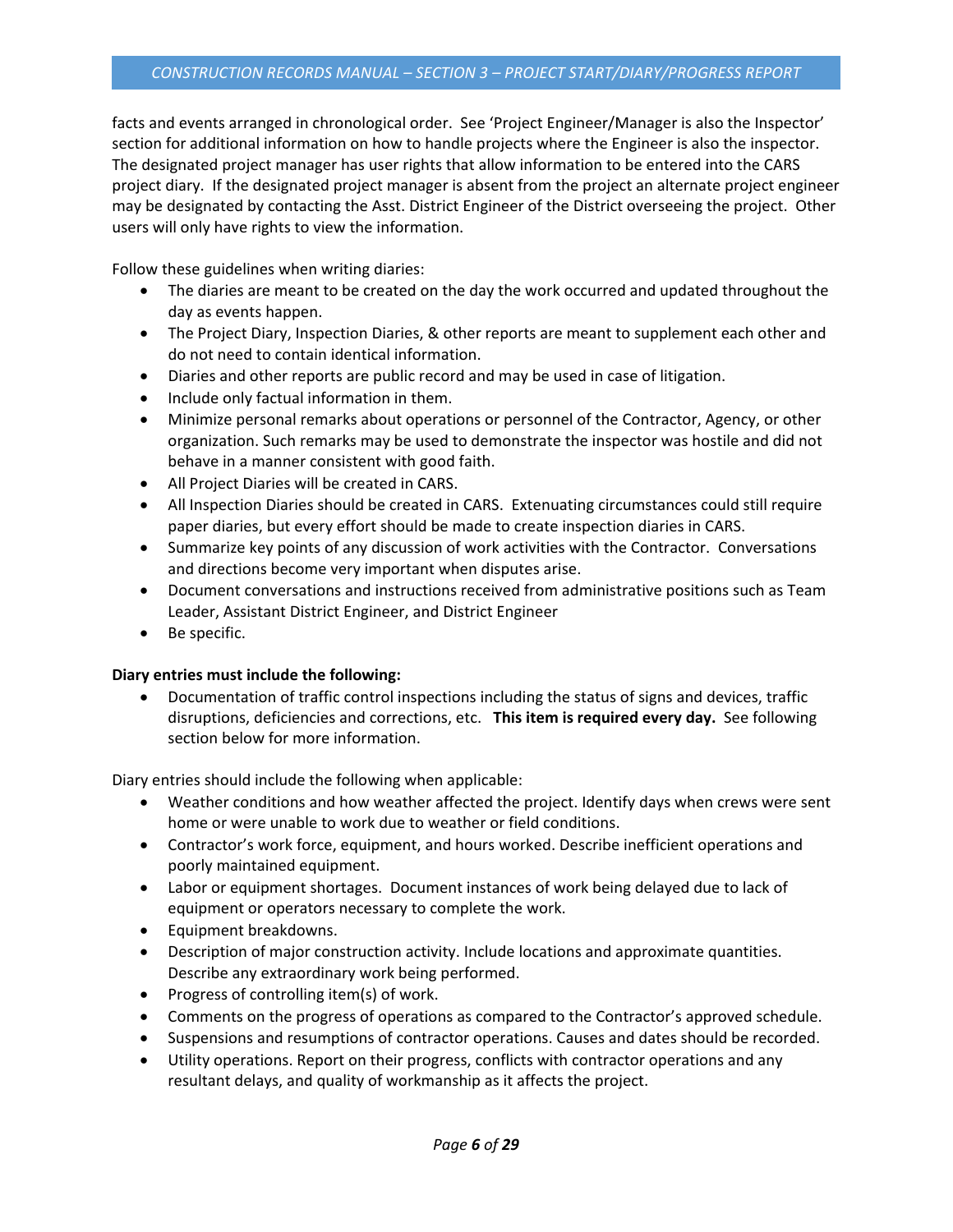- Summary of significant conversations. Include orders to the contractor, especially those pertaining to work schedule, work methods, materials, or payment; directions and advice from supervisor, and discussions with FHWA representative, property owners, local officials, and utility and railroad representatives.
- Reports of meetings and conferences. Record all sources of dispute and subsequent decisions.
- Comments on construction safety hazards and corrective measures.
- Unusual or materially different physical working conditions from those expected under the contract. Record all significant information about the working conditions, progress of work, working force, equipment and materials, which would be of value should the contractor file claims for extra compensation.
- Disagreements with the Contractor over work quality or performance, including rejected work or materials and reasons.
- Delays, difficulties, accidents, utility damages, and other unusual conditions.
- Days charged and days worked. If no day is being charged, the reason for lost time days or periods when no work is in progress or no work was accomplished and reasons why.
- Describe factors or conditions that may hinder the Contractor's operations and cause delays. Also, include the time of suspending or resuming work and explanations.
- Major discrepancies in the contract. Necessary changes and subsequent actions taken to correct the situation should be recorded.
- Work or materials accepted or rejected and why.

## <span id="page-6-0"></span>Documentation of Traffic Control Inspections

Documentation of traffic control inspections is required every day. The Engineer must verify that traffic control inspections are being performed and documented in diaries every day. The Engineer should evaluate the project and assign inspectors to perform and document the traffic control inspections (if not performing and documenting the inspections themselves.)

The timing and regularity of the inspections will depend on project conditions and the Engineer's judgment. A project with no active work may require only a daily drive through, with any deficiencies and corrections noted in the day's diary. For a major project, an Engineer may instruct inspectors to perform and document several traffic control inspections each day.

Regardless, it should be clear from reading the daily diaries that regular traffic control inspections are being performed and documented. If corrections are required, the diary should also contain follow-up information showing that the deficiency was corrected.

## <span id="page-6-1"></span>Enter Project Diary Information in CARS

To make entries in the project diary:

- 1. From the Main Menu, click on the Project Diary link. The Project Diary selection page is displayed. The most recent 25 diary dates will be displayed by default.
- 2. Click on the Add Diary button to make a new diary entry. Enter the diary date. Diaries are editable until midnight on the day after it has been created. A diary should be created at the beginning of the work day and updated throughout the day as events occur.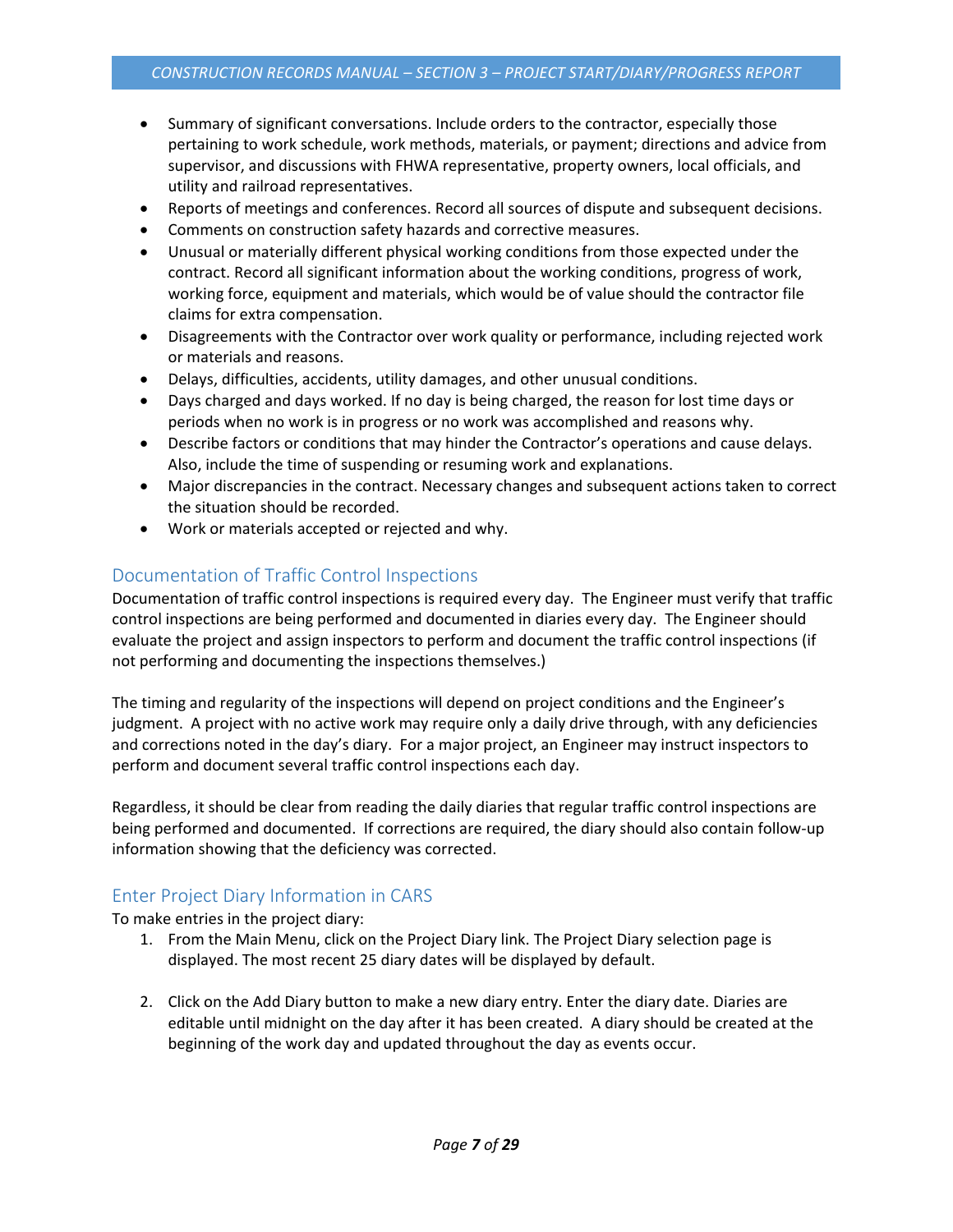A project diary should be created for every day, even if no work occurs on the project. Creating a diary and completing the Contract Time field will ensure that the weekly progress report is correctly populated.

3. Remarks: This area of the diary is particularly important and should be updated frequently throughout the day as events occur. Conversations and instructions are especially important to record. Additional guidance about what to include in the diary can be found on pages 6 & 7 of this section of the manual.

### 4. Contract Time Guidance:

### For **working day contracts:**

- Enter a Day Charged and Day Worked in accordance with the criteria explained in Specification 108.06 A. 2.
- If you enter zero for the Day Charged, enter the reason for not charging a working day in the Lost Time Reason text box.

### For **completion date & calendar day contracts:**

- Create a Project Diary for every day, including Sundays.
	- $\circ$  If no work occurred on a day, the diary could simply contain short explanation. Example: No work occurred today because it's Sunday.
- Enter a full Day Charged for every day, including Sundays.
- Enter a full Day Worked for each day the contractor performs work on the project.
- Use the Half Day option if the contractor works for more than three hours, but less than seven hours that day.
- If you enter zero or half day for the Day Worked, enter the reason why the contractor didn't work on this day in the Lost Time Reason text box.
	- o It can be especially valuable to note days where conditions were favorable to work but no work occurred.
- 5. The Weather section should be used to explain how weather affected work on the project that day. It is critical to document instances of weather affecting the project in the Project Diary & Inspection Diaries.

The inspectors' entries will explain how weather affected the particular contractor or subcontractor they are watching. The Project Diary will reflect the observations of the Project Engineer, and could be more high level than the contractor-specific observations noted in the Inspection Diaries.

It is no longer necessary to enter temperature three times per day on every day of the project if the temperature didn't have an effect on the project. There can still be situations when temperatures would be important to note. Examples:

- a. Cold temperatures affect asphalt paving
- b. Cold temperatures require the Contractor to cover concrete
- c. Hot temperatures during a concrete pour
- d. Very nice weather but no work occurs

Other examples of weather affecting the project would be: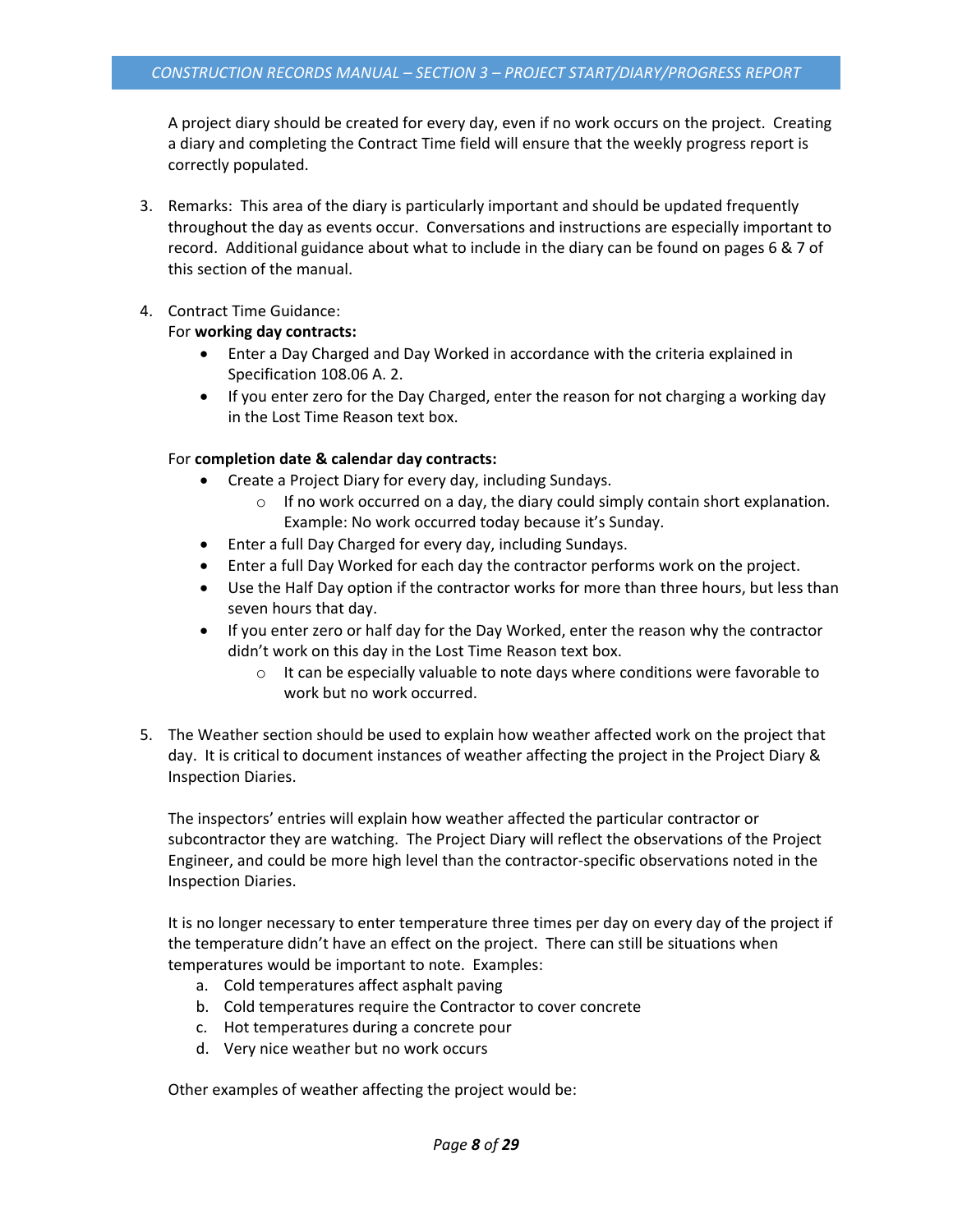- a. High winds prevent the application of straw mulch
- b. Rain shortened work days

Focus on recording, with specific examples and details, how weather affected the contractor & project. If weather doesn't affect the Contractor, no weather notes are required for that day.

5a. The "Add Rain Gauge" button is used to enter a rain gauge location. The "Rain Gauge Description" is the permanent location of the gauge (Field Office, for example.) Once the rain gauge is created, it is carried forward to all future diaries unless it is deleted. It should only be deleted if the gauge is removed from the project. Deleting the rain gauge does not delete the amounts that have been entered in previous diaries.

Multiple rain gauges can be added if more than one gauge exists on the project. (An example is if there was a rain gauge at each end of a long project.)

When a rain gauge amount is entered in the Project Diary or in an Inspection Diary, the amount appears populated in all diaries for that day.

6. Documents: Files may be attached to both inspector and project diaries. Attach photos of the project, notes, or other files pertinent to the day's operations.

Use the file comments field to describe the attachments. For pictures, explain the location and context of what the picture shows.

### <span id="page-8-0"></span>Enter Inspection Diary Information in CARS

To make entries in the inspection diary:

- 1. From the Main Menu, click on the Inspection Diary link. The Inspection Diary selection page is displayed. The last 25 diaries will be displayed by default.
- 2. Click on the Add Diary button to make a new diary entry. Enter the diary date and select the contractor for which the diary is being created. Multiple contractors can be selected to create multiple diaries at once. Diaries are editable for 48 hours after they have been created.

A diary should be created at the beginning of the work day and updated throughout the day as events occur.

- 3. Remarks: This area of the diary is particularly important and should be updated frequently throughout the day as events occur. Conversations and instructions are especially important to record. Additional guidance about what to include in the diary can be found on page 6 of this section of the manual.
- 4. The Weather section should be used to explain how weather affected work on the project that day. It is critical to document instances of weather affecting the project in the Project Diary & Inspection Diaries.

The inspectors' entries will explain how weather affected the particular contractor or subcontractor they are watching. The Project Diary will reflect the observations of the Project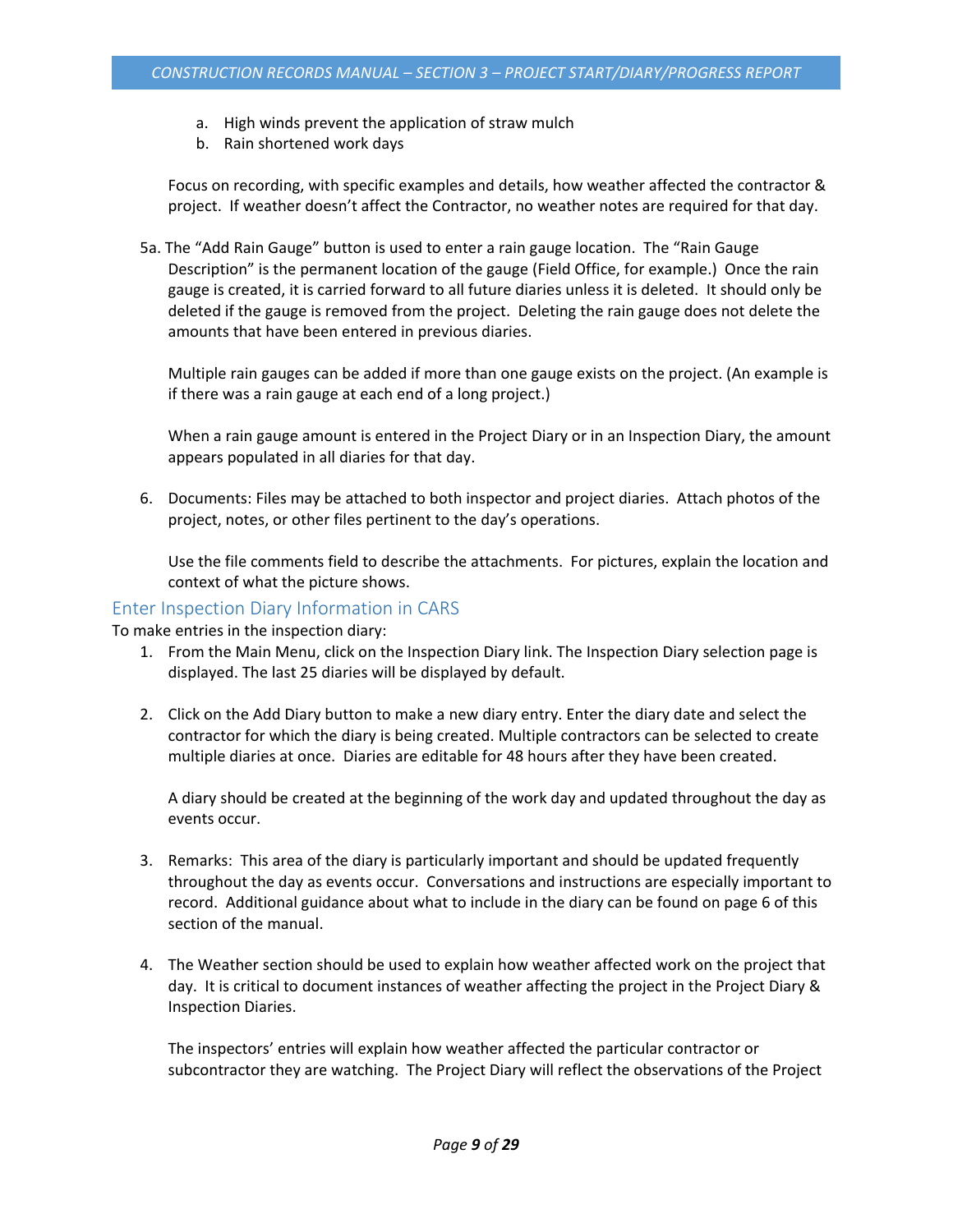Engineer, and could be more high level than the contractor-specific observations noted in the Inspection Diaries.

It is no longer necessary to enter temperature three times per day on every day of the project if the temperature didn't have an effect on the project. There can still be situations when temperatures would be important to note. Examples:

- a. Cold temperatures affect asphalt paving
- b. Cold temperatures require the Contractor to cover concrete
- c. Hot temperatures during a concrete pour
- d. Very nice weather but no work occurs

Other examples of weather affecting the project would be:

- c. High winds prevent the application of straw mulch
- d. Rain shortened work days
- e. A pipe contractor unable to work on pipe due to muddy conditions

Focus on recording, with specific examples and details, how weather affected the contractor & project. If weather doesn't affect the Contractor, no weather notes are required for that day.

4a. The "Add Rain Gauge" button is used to enter a rain gauge location. The "Rain Gauge Description" is the permanent location of the gauge (Field Office, for example.) Once the rain gauge is created, it is carried forward to all future diaries unless it is deleted. It should only be deleted if the gauge is removed from the project. Deleting the rain gauge does not delete the amounts that have been entered in previous diaries.

Multiple rain gauges can be added if more than one gauge exists on the project. (Example: if there was a rain gauge at each end of a long project.)

When a rain gauge amount is entered in the Project Diary or in an Inspection Diary, the amount appears populated in all diaries for that day.

- 5. Labor Force: Enter the quantity. The comments field can be used to document any issues the Contractor has with their labor force on this day. (Example: An operator shortage.)
- 6. Equipment: At the beginning of a project, the first step is to enter equipment into the Equipment Inventory. First, click the "Add Equipment" button. Then, click the "Add New Equipment to Inventory" button. This leads to the following screen:

|                                                                       | Project: SOIB-7-058(013)000   |                                                                    |  |  |  |
|-----------------------------------------------------------------------|-------------------------------|--------------------------------------------------------------------|--|--|--|
|                                                                       |                               | SubProject: 1 - ROADWAY WIDENING, FULL DEPTH RECLAMATION, CONCRETE |  |  |  |
| Add New Equipment « Diary: 04/29/2019 Contractor: DIAMOND SURFACE INC |                               |                                                                    |  |  |  |
| Unit #:                                                               | <b>Type:</b><br>Select Type V | Description: 0                                                     |  |  |  |
| Return Cancel Add Add & Add Another                                   |                               |                                                                    |  |  |  |

This screen is used to add equipment to the inventory (and Master Equipment List).

a. There are a limited number of options available in the "Type" drop down.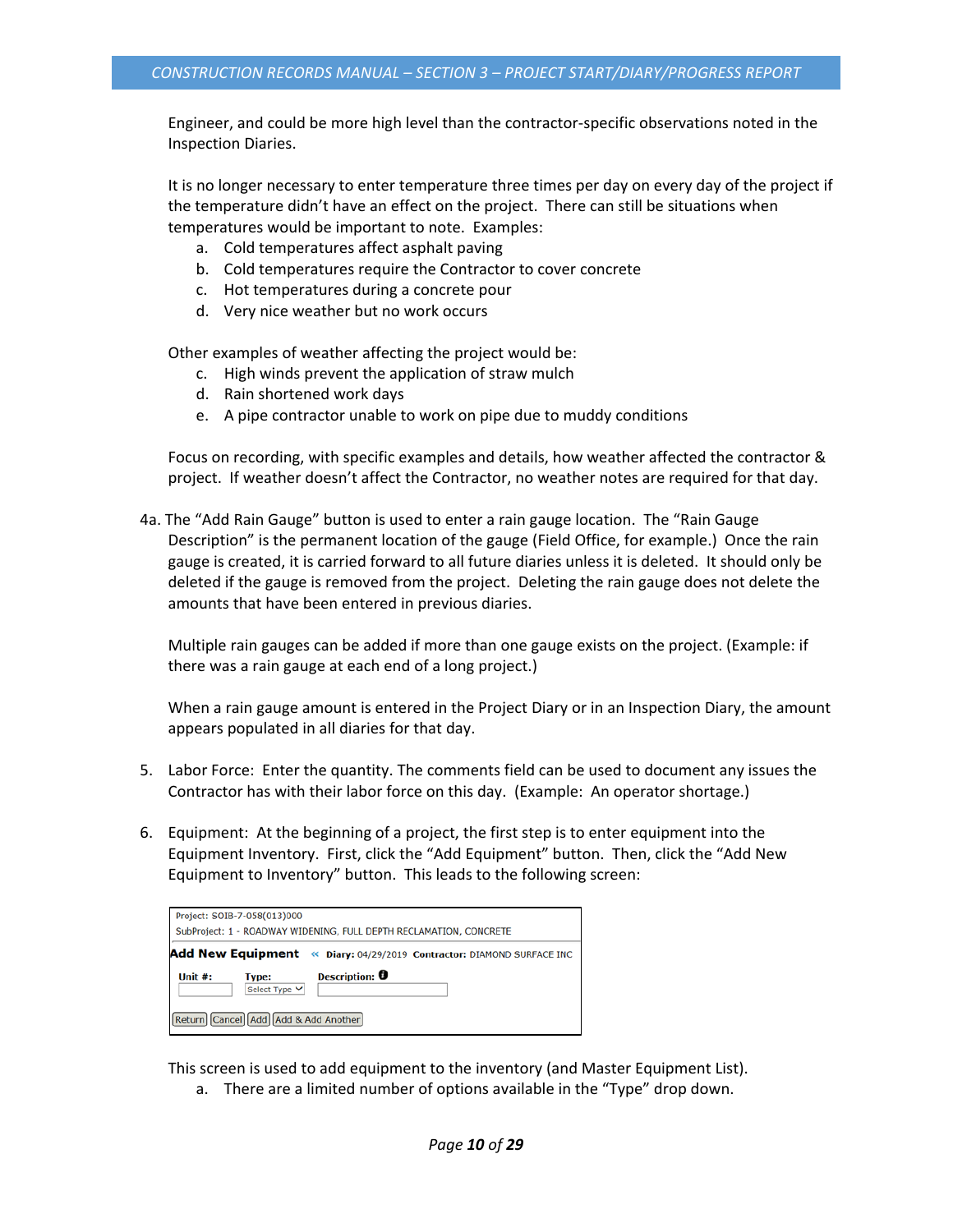- i. The focus of everyday equipment tracking should be to track start and end times, etc. for the major pieces of equipment shown in the "Type" dropdown. These major pieces (Scrapers, Dozers, Cranes, etc.) are the most likely to become important in a dispute situation.
- ii. In-depth tracking of minor pieces of equipment not shown in the dropdown (like pickups) may be necessary in NOI or force account situations, but this tracking is not required on an everyday basis.
- b. Enter the "Description" in the format of Make & Model. (Example: Cat D6) It is important to enter this information correctly because this information populates the Master Equipment List and will be carried forward to all future diaries.

Clicking "Add" adds the equipment to the diary for that day and also adds it to the Equipment Master list. The Equipment Master List contains an inventory of all equipment which has been added to the project for each contractor. It can be accessed by the button at the top of the Project Diary and Inspection Diary home pages.

Once equipment has been added to the diary the Start-End Time, Idle Time, and Comments are added by clicking the "Edit" button.

|  |   | <b>Equipment List Add Equipment</b> |                    |              |                                   |                  |  |
|--|---|-------------------------------------|--------------------|--------------|-----------------------------------|------------------|--|
|  |   | <b>Expand All Collapse All</b>      |                    |              |                                   |                  |  |
|  |   | <b>Active Unit #</b>                | <b>Description</b> | <b>Type</b>  | <b>Start - End</b><br><b>Time</b> | <b>Idle Time</b> |  |
|  | ✔ | 12                                  | Cat D6             | <b>Dozer</b> | $\sim$ $\sim$                     | $\sim$ $\sim$    |  |

The Edit button leads to the following entry screen:

| Edit Equipment « Diary: 04/29/2019 Contractor: DIAMOND SURFACE INC |                           |  |  |  |
|--------------------------------------------------------------------|---------------------------|--|--|--|
| Unit #:<br><b>Type: Description:</b><br>Cat D6<br>12<br>Dozer      |                           |  |  |  |
| <b>Start Time: End Time:</b><br>Comments: $\boldsymbol{\Theta}$    | <b>Idle Time (Hours):</b> |  |  |  |
|                                                                    |                           |  |  |  |
|                                                                    |                           |  |  |  |
|                                                                    |                           |  |  |  |
|                                                                    |                           |  |  |  |
|                                                                    |                           |  |  |  |
|                                                                    |                           |  |  |  |

It is important to track the "Start Time" and "End Time" as accurately as possible for each major piece of equipment. As stated above, the focus of everyday equipment tracking should be to track start and end times, etc. for the major pieces of equipment. These major pieces (Scrapers, Dozers, Cranes, etc.) are the most likely to become important in a dispute situation.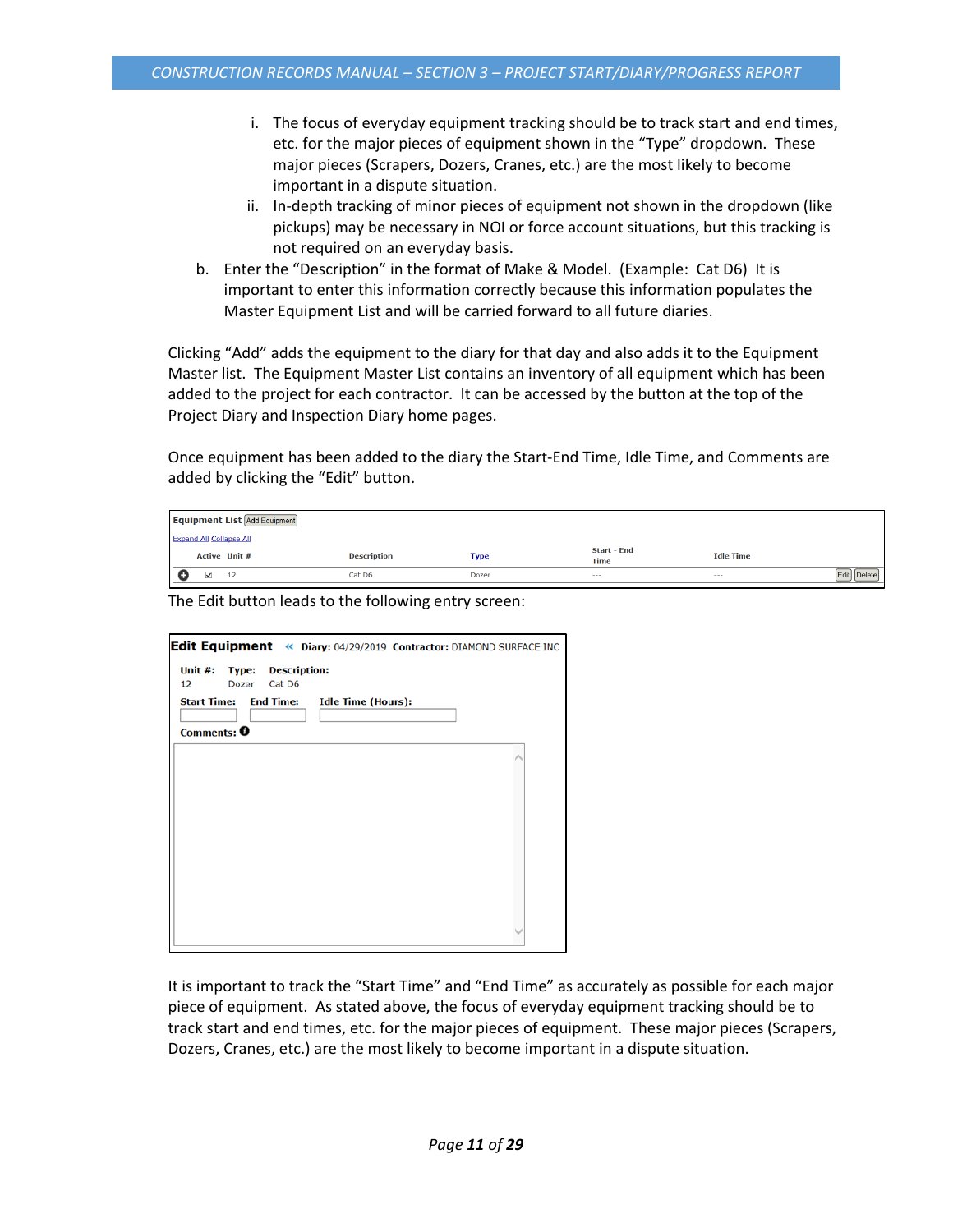The "Idle Time" and "Comments" are particularly important. Use these fields to track and document any issues the Contractor has with their equipment. Examples would be breakdowns, equipment stuck in the mud, etc. In cases where the contractor is performing multiple operations at the same time, it can also be very helpful to use the Comments field to state which operation the equipment is working on. (Example: Was a particular scraper working on Common Excavation or Borrow Excavation?)

Once the equipment has been entered into a diary, it can be easily brought forward to subsequent diaries by using the "Copy Previous Diary" button. This feature allows the inspector to import an equipment list from any of the last 4 diaries created for that contractor (whichever contractor the current diary is for). It also allows equipment to be imported from another inspector's diary for this particular contractor within the last 4 diaries. (Example: If another inspector created a diary for a contractor on Saturday, but on Monday you are responsible for the contractor's diary, then you are able to import the equipment list used by the other inspector using the Diary dropdown.)

| Copy Previous Diary 0                                                  | Universal Time Set Quick Add 0      |                                                                 |
|------------------------------------------------------------------------|-------------------------------------|-----------------------------------------------------------------|
| <b>Diary Date: Diary:</b><br>04/28/2019 $\vee$<br>$\checkmark$<br>Copy | <b>Start Time: End Time:</b><br>Set | Unit $#$ :<br>Type:<br>Select Type $\blacktriangleright$<br>Add |

The "Universal Time Set" can be used to quickly enter the Start-End Time for a list of equipment which worked the same hours.

The "Quick Add" feature can be used to add a piece of equipment to the day's diary. It is for equipment that has been previously added to the equipment inventory, but is not listed in the current diary. The "Type" is only required if the same Unit # exists on multiple types of equipment (Example: A Dozer and a Scraper both have Unit # of 1.)

The "Active" check box can be un-checked if a piece of equipment is onsite but not being used on this day. The equipment will still be carried forward to the next day if the "Copy Previous Diary" feature is used. A piece of equipment can be deleted out of the list if it leaves the site. Even if a piece of equipment is deleted from the day-to-day list within an inspection diary, it still exists within the Master Equipment List and can easily be re-added to a diary using the "Quick Add" feature (explained below.)

## <span id="page-11-0"></span>Project Engineer/Manager is also the Inspector

There can be projects where the Project Engineer/Manager is also the inspector on a project. For these projects, the Engineer should create a Project Diary & Inspection Diary each day, since there is unique information contained & required in each diary.

An Engineer can create inspection diaries using the 'Create Inspector Diary' button toward the top of the project diary screen. Once the inspection diaries are created, CARS is also set up with the ability to easily navigate between a project diary and the user's inspection diaries for the day. This is done using the 'View Inspector Diaries' function from the Project Diary & the 'Return to Project Diary' button on the Inspection Diary page.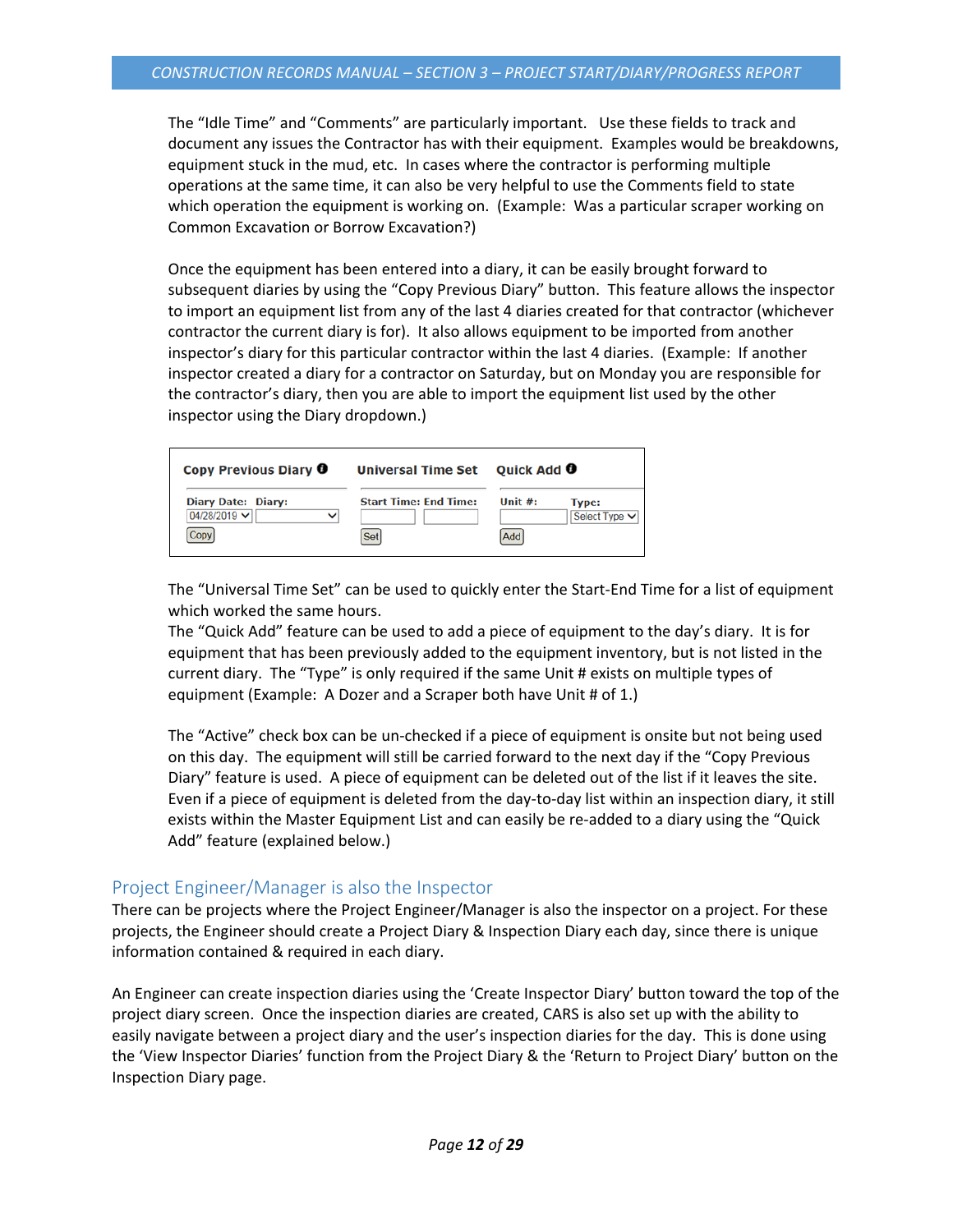This makes it relatively easy to navigate between the diaries and enter the unique information required into each diary.

## <span id="page-12-0"></span>Amending Diary Entries

Diaries are closed at midnight on the day after they are created. Additions or corrections to diaries after they are closed can only be made by using the Amend feature.

- 1. From the Diary Selection page, click on the diary date where you want to add information. The Diary home page is displayed. Click on the Amend button at the bottom of the page to begin the Amendment process.
- 2. Amendment notes are required. Describe why the amendment is needed and what is being changed in the diary. Click Save – this will unlock the diary, bring you to the diary entry screen, and show the fields enabled for editing.
- 3. The changes will be tracked. Amended sections will be highlighted in yellow when the diary is viewed.
- 4. An "Amend History" dropdown will appear at the top of diary. This feature will track and display previous versions of the diary.

Additional information:

- A diary is unlocked until midnight on the day after the diary is opened. After that, it returns to closed status.
- A user can only amend their own diary.
- It is possible to amend a diary more than once. Each version will be tracked by CARS.
- Contract time can only be amended in the diary until the weekly progress report has been run.

## <span id="page-12-1"></span>Diary Reports

There are now three links on the CARS main menu for diary reports. The links are found on the rightside column of CARS under "Reports". The options are:

**Diary Reports** 

Pre-2019 Inspection Diary Report Pre-2019 Project Diary Report

**Pre-2019 Reports:** These links must be used to create diary reports for any project bid prior to the diary updates in CARS. The "Pre-2019" projects are projects bid before October 2018. These reports are created by entering a PCN. CARS then creates a .pdf which shows all diaries created for that PCN.

**Diary Reports:** This is the link used to create diary reports for all projects bid after October 2018. Projects bid after October 2018 have the updated environments for creating project diaries and inspection diaries.

There are now many different report options available to find different types of information and run different types of reports. The report options are visible after entering the PCN of a project (as shown below.)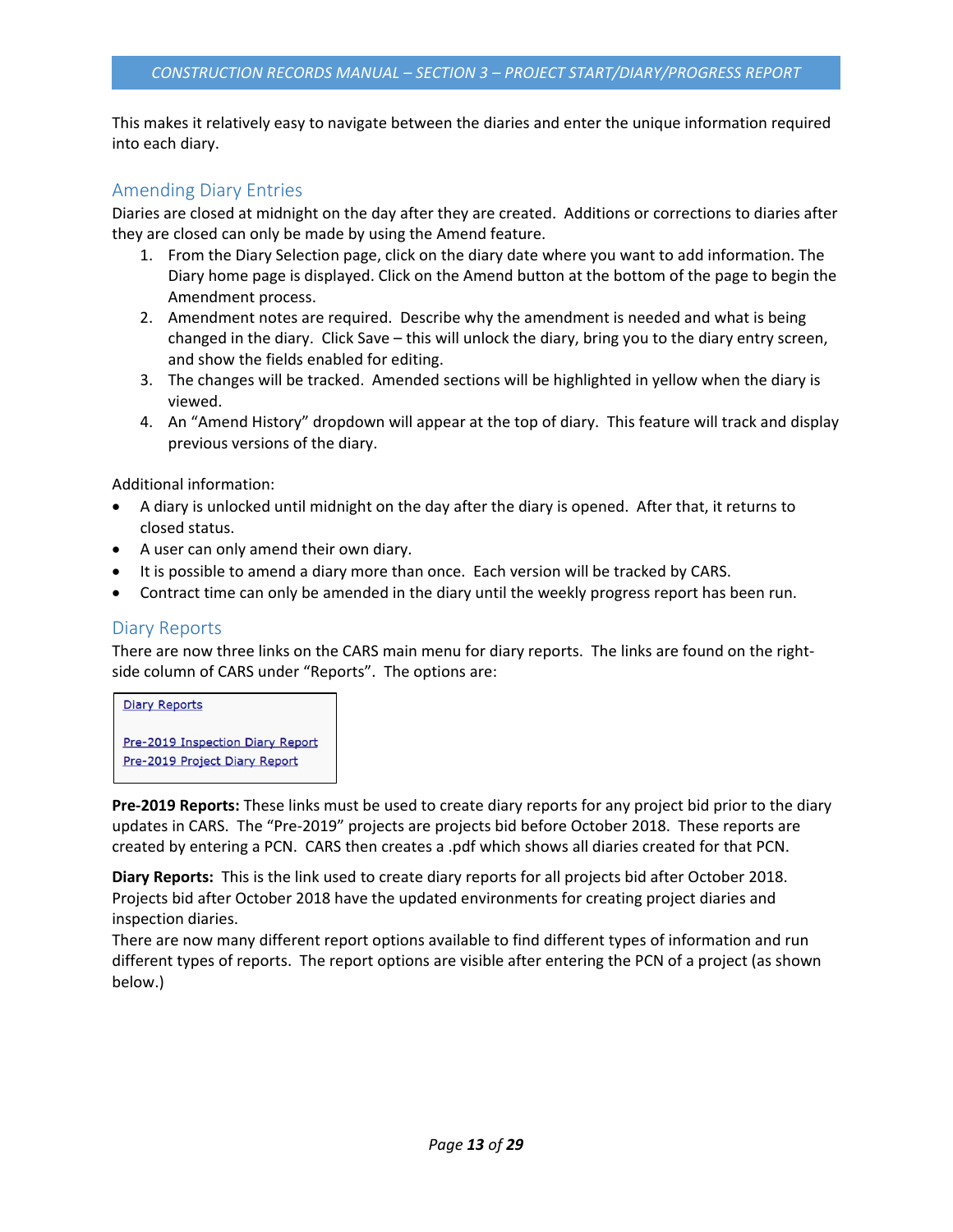| <b>Diary Reports «</b>                                     |                                                                                                                                                                                                                                                                                                                         |  |
|------------------------------------------------------------|-------------------------------------------------------------------------------------------------------------------------------------------------------------------------------------------------------------------------------------------------------------------------------------------------------------------------|--|
| <b>Report Options</b>                                      |                                                                                                                                                                                                                                                                                                                         |  |
|                                                            | <b>PCN: 20326</b>                                                                                                                                                                                                                                                                                                       |  |
| <b>Report:</b><br><b>Run Report</b><br>Return<br>Main Menu | <b>Project Diary</b><br><b>Inspection Diary</b><br><b>Combined Diary (All)</b><br>Labor Force By Type<br>Labor Force By Date<br><b>Equipment By Type</b><br><b>Equipment By Unit Number</b><br><b>Combined Weather</b><br><b>Combined Remarks</b><br>Amendments - Project Diary<br><b>Amendments - Inspection Diary</b> |  |
| AA Bobb<br>WSC WAL-AA                                      |                                                                                                                                                                                                                                                                                                                         |  |

There are also many filtering options available within the different types of reports. For example, it is possible to filter the diaries by date range, contractor, inspector, and many other options depending on which type of report is being created (as shown below.)

| <b>Diary Reports «</b>  |                                        |
|-------------------------|----------------------------------------|
| <b>Report Options</b>   |                                        |
| <b>PCN: 20326</b>       |                                        |
|                         | Report: Combined Diary (All)<br>ັ      |
| Date Range:             | $\Box$ (mm/dd/yyyy)<br>(mm/dd/yyyy) to |
| Contractor: All V       |                                        |
| <b>Inspector: All Y</b> |                                        |
| Run Report              |                                        |

Several reports have the option to create an Excel file which contains the requested information (Create Excel button shown below.)

| <b>Diary Reports «</b>        |                                                     |
|-------------------------------|-----------------------------------------------------|
| <b>Report Options</b>         |                                                     |
|                               | <b>PCN: 22041</b>                                   |
|                               | <b>Report:</b> Equipment By Type                    |
| Date Range:                   | $\Box$ (mm/dd/yyyy) to<br>$\Box$ (mm/dd/yyyy)       |
| <b>Contractor: All</b>        |                                                     |
| Equipment Type: Select Type V |                                                     |
|                               | <b>Equipment Status:</b> ○ Active ○ Inactive ● Both |
| Show Comments: Yes V          |                                                     |
| Run Report   Create Excel     |                                                     |

The Excel option can be useful for creating graphs or charts. Examples: To show a change in the number of operators over time or a change in the number of scrapers over time.

## <span id="page-13-0"></span>**SCHEDULES**

Schedules should be submitted by the Contractor and reviewed by the Engineer in accordance with Section 108.03 of the Standard Specifications. If the schedule doesn't meet the contract requirements,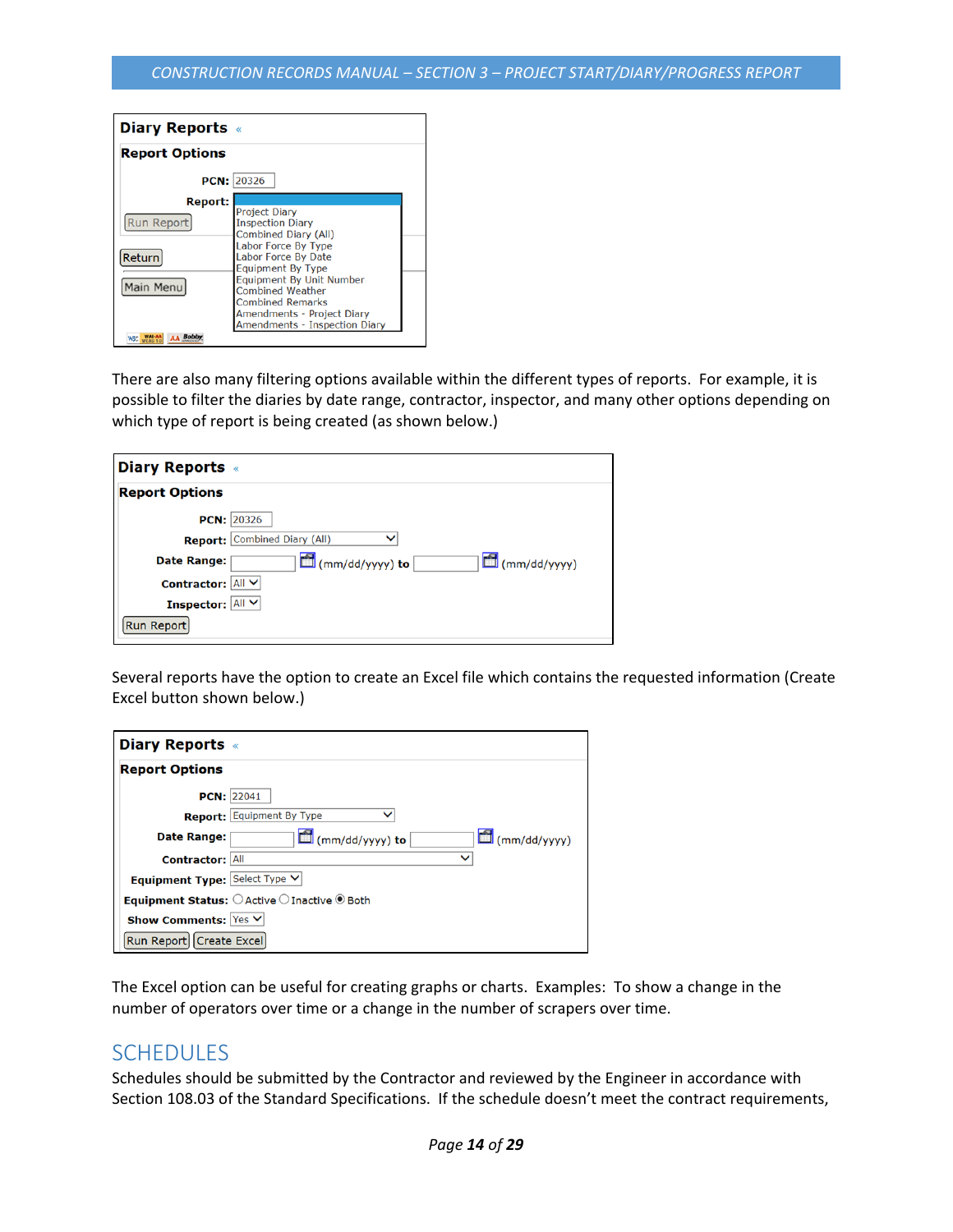it should be returned to the Contractor for revisions. If the Contractor fails to prepare and submit a progress schedule that is acceptable to the Engineer as required by the contract, the Engineer should withhold progressive estimates until the Contractor submits an acceptable schedule.

Schedule updates must be provided by the contractor every month in accordance with 108.03 B. 4.

### <span id="page-14-0"></span>Schedule Dropbox - CARS

All schedules and related information must be entered into the Schedule Dropbox in CARS. The Schedule Dropbox will place uploaded documents into Filenet.

The Schedules Dropbox must be kept up to date throughout the project, not uploaded in one batch at the end of the project. All Schedules, Narratives, Transmittal Letters, & Engineer's Acceptance and Rejection Letters must be uploaded into CARS through the Schedule Dropbox.

The Schedule Dropbox is set up similarly to the Materials Dropbox, with an entry tab and a viewer tab:

| <b>Schedule Dropbox</b>                                                      |                                                                                                                                                 |
|------------------------------------------------------------------------------|-------------------------------------------------------------------------------------------------------------------------------------------------|
| <b>Document Entry</b><br><b>Document Viewer</b>                              |                                                                                                                                                 |
| <b>Add Schedule Dropbox Form</b>                                             |                                                                                                                                                 |
| *Document: Choose File   No file chosen<br>File can be no larger than 25 MB. |                                                                                                                                                 |
| $\boxed{f}$ (mm/dd/yyyy) $\bullet$<br>*Date: 06/04/2021                      |                                                                                                                                                 |
| Comment: June 2021 Schedule Update with Narrative                            | e                                                                                                                                               |
| (Max 64 character)<br>Return     Add                                         | Enter useful information about the schedule<br>and/or the type of document uploaded: Bar<br>Chart, Narrative Report, Acceptance Letter,<br>etc. |

Enter the document using the Document Entry tab.

- 1. **Date:** For schedules, enter the date shown on the Contractor's schedule. If there is no date shown, use the first day the schedule was in effect.
- 2. **Comment:** Enter the type of document being uploaded. Examples:
	- June 2021 Schedule Update with Narrative
	- June 2021 Engineer's Acceptance Letter
	- April 2021 Initial Schedule

## <span id="page-14-1"></span>WEEKLY PROGRESS REPORTS

The Weekly Progress Report is used to track work progress and time charges on the project. The progress report shows the monetary amount of contract work completed and also expresses it as a percentage of the total original contract amount. The progress report shows the contract completion date along with the number of working or calendar days available. Important functions of the progress report are to show days charged and worked on a weekly basis, keep track of the total number of days charged and show the percentage of time expired.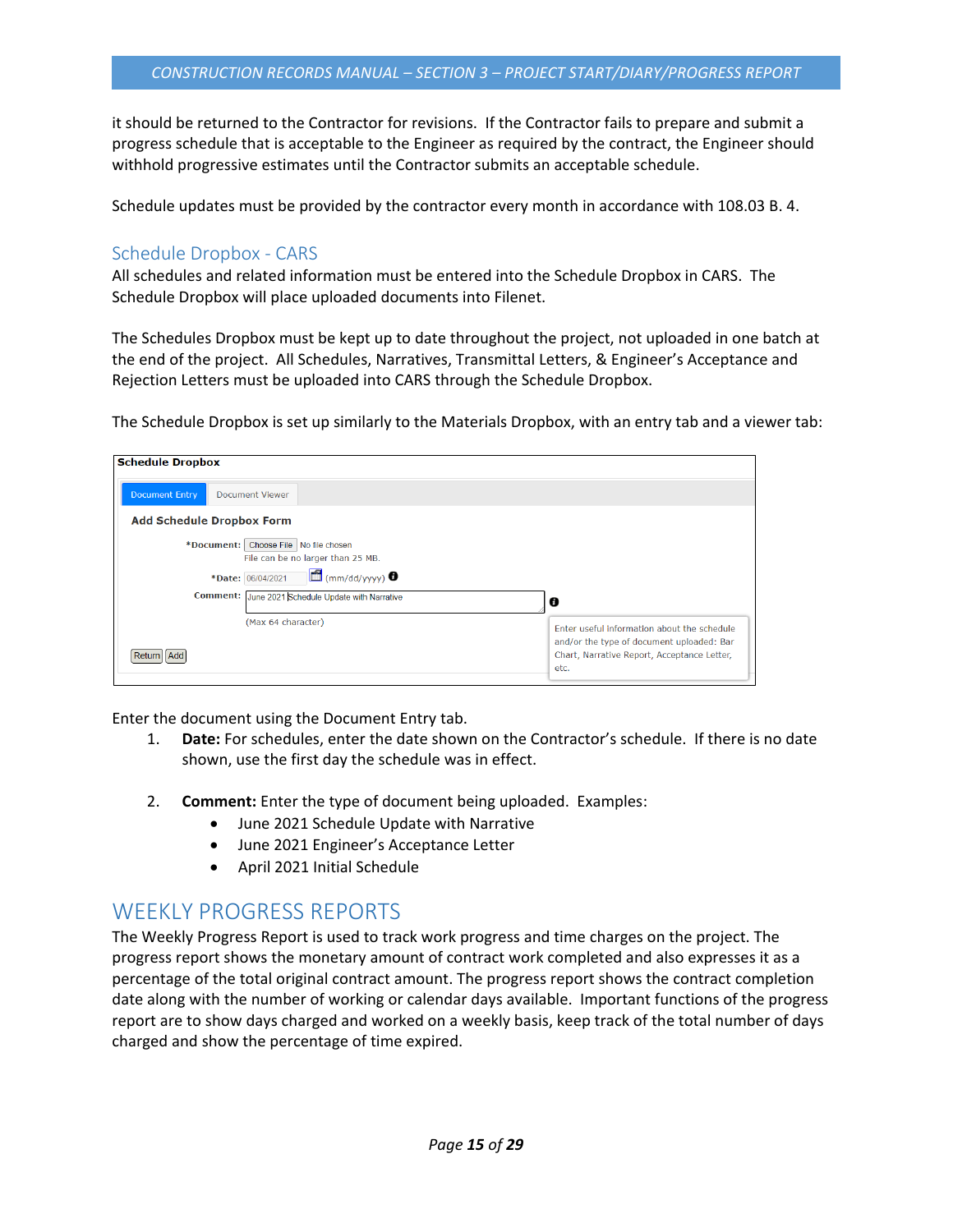## <span id="page-15-0"></span>Signature Requirements

Progress reports are required to be signed for working day contracts, calendar day contracts, and completion date projects with guaranteed working days.

Progress reports for completion date projects without guaranteed working days do not need to be signed. The report should be generated and will automatically be stored in CARS.

When a project enters liquidated damages, summarize the weekly and total liquidated damages charges in the remarks section and obtain the contractor's signature regardless of project type.

### <span id="page-15-1"></span>Time Charges

The method used to determine time charges on construction projects is specified in the contract and can be found in the request for proposal for the project. The three methods of determining time charges commonly used are:

- 1. Working Day Contracts
- 2. Calendar Day Contracts
- 3. Completion Date Contracts

Project time charges for working day contracts, calendar day contracts, or completion date projects with guaranteed working days begin on:

• The date shown on the Time for Completion page of the bidder's proposal

OR

• The actual date work starts on the project from the Construction Status whichever date is earlier.

You should also check the Time for Completion page in the project proposal. Some projects have additional details as to how time charges are assessed and these would supersede the methods in the Standard Specifications and the CARS program.

For instructions on assessing working days and time charges on the project, refer to Section 108.06 the Standard Specifications.

Days charged and days worked are entered in the boxes provided when creating the project diary. Whole days or half days may be entered. Days worked should be recorded for all projects. When the project engineer uses the Project Diary to enter days charged and days worked, the days will automatically be filled in on the progress report.

On contracts with tied projects, progress reports will be made for each project number on the contract. Days charged will be the same on all projects as the time charges are assessed for the contract not the project. The days worked shown may be different for each project number on the contract as the contractor may not work the same number of days on each project.

## <span id="page-15-2"></span>Remarks Section

The progress report also has Remarks sections. Use the main remarks section to summarize the project work performed by the prime contractor and any subcontractors working on the project.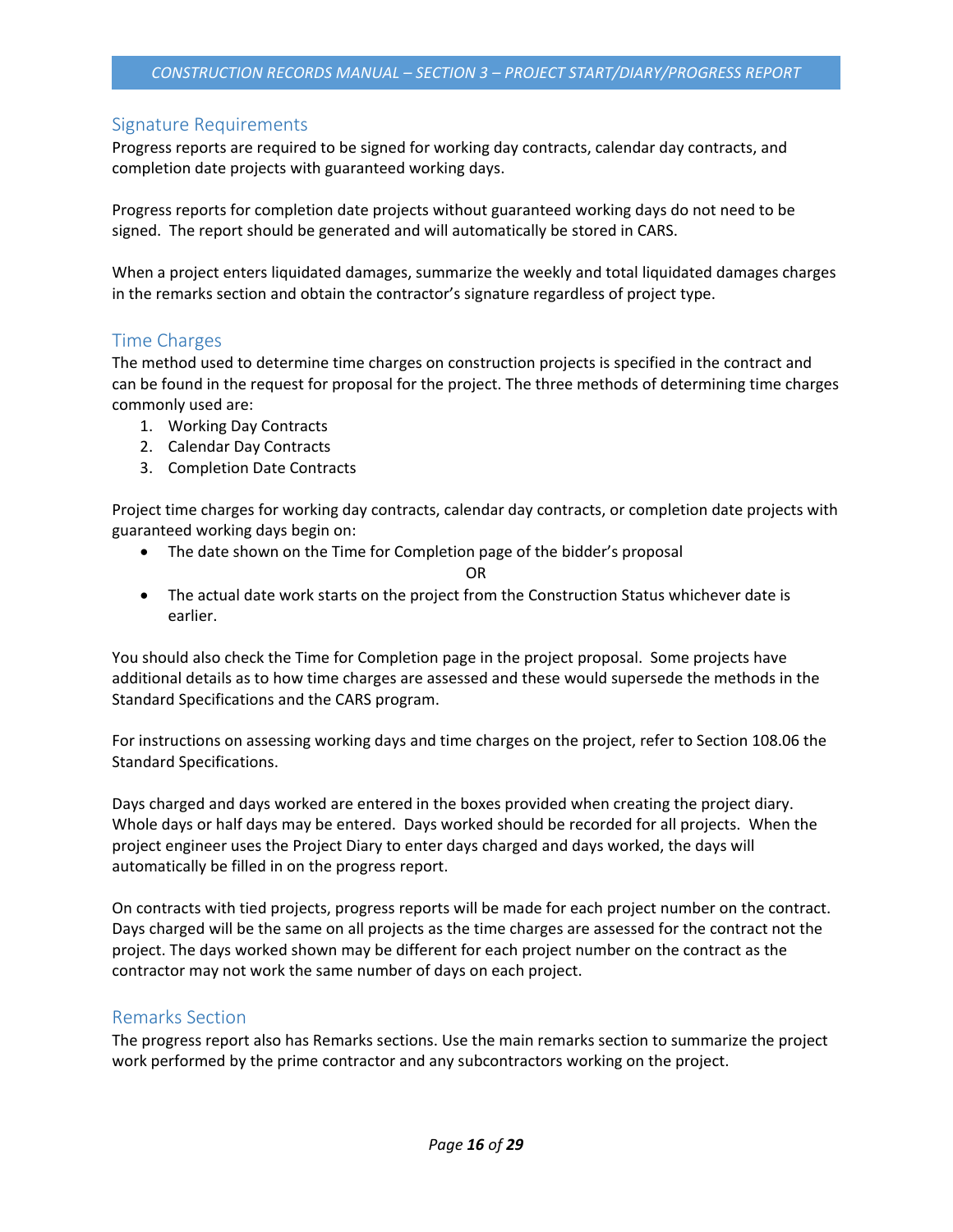When a project enters liquidated damages, summarize the weekly and total liquidated damages charges in the remarks section and obtain the contractor's signature regardless of project type.

The progress report divides all contract items into work detail categories and shows the percentage of the total contract each category represents. These work details are grouped by spec and code and the number of categories shown on the progress report will depend on the work items on the project. The Work Detail Categories Chart on page 14 shows the spec/code divisions for each category. When the progress report is created, each work detail included for the project has a remarks area to enter a short description of the work being done on the items in the work detail category. For example, the project includes the work detail category for Bituminous Pavements. A remark could be entered describing the mile numbers being paved or that the contractor was paving approaches. It is not required that information be entered in the Work Details section.

## <span id="page-16-0"></span>Submission of Weekly Progress Reports

When required, the Weekly Progress Report will be signed by the Contractor and the Project Engineer and uploaded to CARS. The Contractor's signature indicates that he has reviewed the time charges for the week represented by the report and is in agreement. The Contractor should also receive a signed copy of the report.

## <span id="page-16-1"></span>Create Weekly Progress Report in CARS

To create the Weekly Progress Report in CARS:

- 1. From the Main Menu, click on the Weekly Progress Report link. The Weekly Progress Report Maintenance Selection page is displayed.
- 2. To create a new weekly progress report, click on the Add New Report button. The Weekly Progress Report Maintenance page is displayed.
- 3. The week ending date will be displayed. A date for the week ending will be displayed or the date can be entered. When the week ending date is correct, click on the Submit button.
- 4. The next page displays the report number and the week ending date. The following information will be entered:
	- a. Days worked and days charged can be entered. If the project diary is being used to document days worked and days charged, those will be shown here.
	- b. The remarks text box is used to summarize the contractor's work activities for the week.
- 5. After this information is entered, there are two options for saving and running the report:
	- a. Click on the Save and Run Report button. The information is saved and the Weekly Progress Report is generated for printing.
	- b. Click on the Save and Continue button. The Work Details page is displayed which lists the various works item categories for the project. Each item has a text box where a short description of work activity for that category can be noted. The table at the end of this section shows the spec and code items covered in each work details category.
	- c. Click on the Save and Run Report. The information is saved and the Weekly Progress Report is generated for printing. You can also click on the Save button and the report can be printed later. The most recent report can be edited until a new progress report is created. Any report can be viewed and reprinted at any time by clicking on the week ending date on the Weekly Progress Report Maintenance Selection page.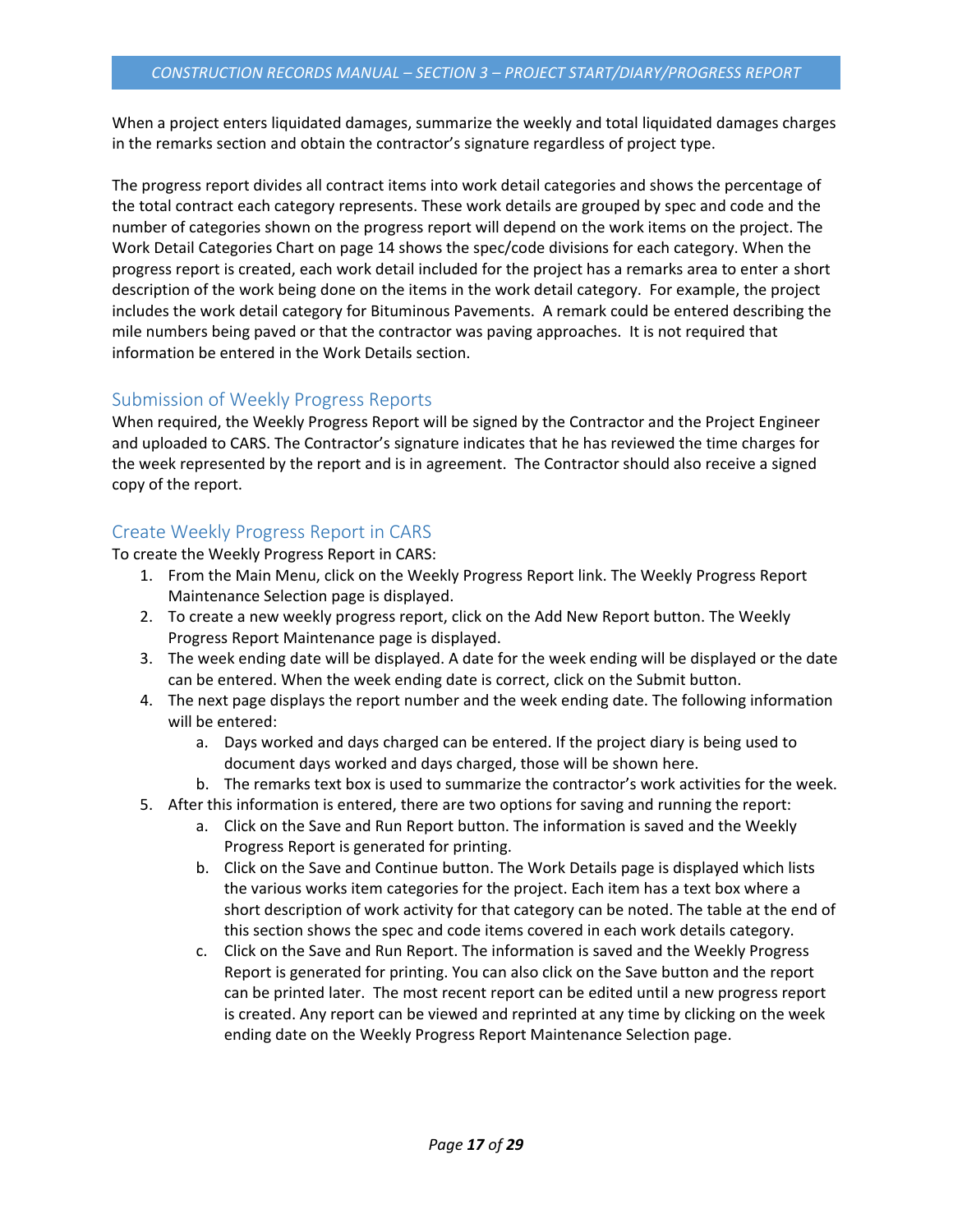## <span id="page-17-0"></span>Work Detail Categories Chart

The following chart shows the spec and code ranges associated with the work detail categories shown on the weekly progress report.

| <b>Description</b>               | <b>Beg Spec</b>                                      | <b>End Spec</b>                                      |
|----------------------------------|------------------------------------------------------|------------------------------------------------------|
| <b>General Provisions</b>        | 100                                                  | 199                                                  |
| Removals and Earthwork           | 200                                                  | 230                                                  |
| <b>Erosion Control</b>           | 251                                                  | 265                                                  |
| <b>Bases</b>                     | 300                                                  | 399                                                  |
| <b>Bituminous Pavements</b>      | 400                                                  | 499                                                  |
| <b>Concrete Pavements</b>        | 500                                                  | 599                                                  |
| <b>Structures</b>                | 600                                                  | 699                                                  |
| Drainage                         | 714                                                  | 714                                                  |
| Guardrail                        | 764                                                  | 764                                                  |
| Mobilization and Traffic Control | 702                                                  | 704                                                  |
| <b>Concrete Work</b>             | 748<br>750                                           | 748<br>750                                           |
| Water and Sewer                  | 722<br>724<br>744                                    | 722<br>724<br>744                                    |
| Misc.                            | 706<br>714<br>720<br>744<br>752<br>760<br>762<br>766 | 706<br>714<br>720<br>744<br>752<br>760<br>762<br>766 |
| Signing, Lighting, Signals       | 754<br>770<br>772                                    | 754<br>770<br>772                                    |
| 900 Provisions                   | 900                                                  | 999                                                  |

## <span id="page-17-1"></span>MATERIALS DROPBOX

Materials Dropbox enables CARS users to easily upload completed materials test reports. Files are uploaded using the Document Entry tab. The Document Viewer tab can be used to filter and view all tests that have been uploaded. The link to the Materials Dropbox is found on the CARS home page under the Inspection Diary link.

All materials tests must be entered using the Materials Dropbox. Materials Dropbox places the reports into CARS (Filenet) with the properties correctly populated based on the selections made from the entry screen. Using the Materials Dropbox creates consistency in the materials document Filenet property fields and makes it easier to find documents when needed.

Forms completed on paper should be scanned and uploaded. Files completed on a computer or iPad can be uploaded directly into the Materials Dropbox as a pdf. The recommended naming convention for testing result files is:

### • Spec-Code\_Lot#

o Example: 302-120\_Lot 4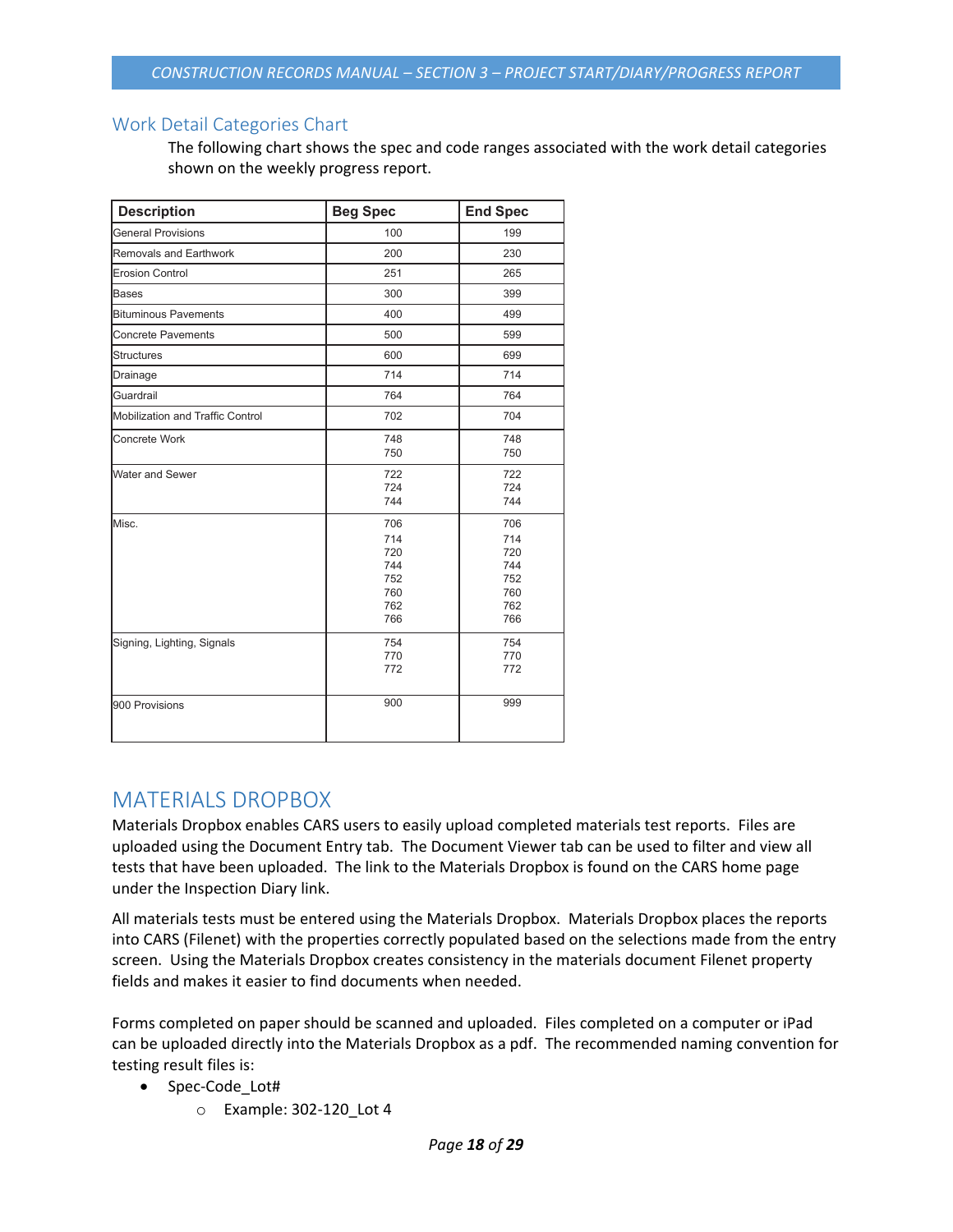There are times when combining tests into a single pdf is recommended. Examples:

- All tests for a day's lot of aggregate tests could be combined into one pdf.
- All soils tests for the day could be combined into a single pdf.
- The 3 sublots for gravel gradations should be combined into one file for the lot.

Completed test results should be uploaded into the Materials Dropbox by the end of the day when the test is completed. The sooner the results are uploaded, the sooner Project Engineers, District Materials Coordinators, and others will have access to reviewing the results. Each District may have their own preferred operating procedure. Check with the district Materials Coordinator for preferences on how they'd like to see materials tests entered.

This is the Materials Dropbox Entry Screen:

| nd.gov Official Portal for<br>North Dakota<br>tate Government                                                                  |
|--------------------------------------------------------------------------------------------------------------------------------|
| Construction Automated Records System                                                                                          |
| Project: IM-2-094(146)275 Search Documents Add Documents<br>SubProject: 1 - GRADING, SALVAGED BASE COURSE, DOWELED PCC PAVEMEN |
| <b>Materials Dropbox</b>                                                                                                       |
| <b>Document Entry</b><br><b>Document Viewer</b>                                                                                |
| <b>Add Materials Form</b>                                                                                                      |
| ≂ 0<br>*Material:                                                                                                              |
| *Materials Form Name: $\vee$                                                                                                   |
| √ 0<br>*Tester / Inspector:                                                                                                    |
| Browse.<br>*Document:                                                                                                          |
| File can be no larger than 25 MB.                                                                                              |
| $\Box$ (mm/dd/vyyy) $\Box$<br>*Date:                                                                                           |
| ↓ Θ<br>Pass / Fail: PASS                                                                                                       |
| Return                                                                                                                         |

- 1. Material: Select Aggregate Base Course, Asphalt Pavement, Concrete, or Soils.
	- a. The majority of materials testing reports fit into these categories. Miscellaneous test results can be entered into FileNet using the Add Documents link at the top of the page.
- 2. Materials Form Name: Select the SFN form of the test which is being uploaded.
	- a. This dropdown is populated based on the Material selected. (If Concrete is selected, only Concrete forms will appear in the dropdown.)
	- b. Some forms appear in more than one category.
- 3. Tester/Inspector: Enter the name of the tester/inspector that completed the test
	- a. This dropdown is populated by the "Assign Testers" section within Project Personnel. Names will not appear here until the Project Engineer adds them into the Assign Testers section.
- 4. Document: Upload the completed document.
- 5. Date: Enter the date the material was sampled.
- 6. The Pass/Fail section is not required to add the document. Some tests are informational; these can be left blank. Some lots or tests will be entered together in groups (such as the Asphalt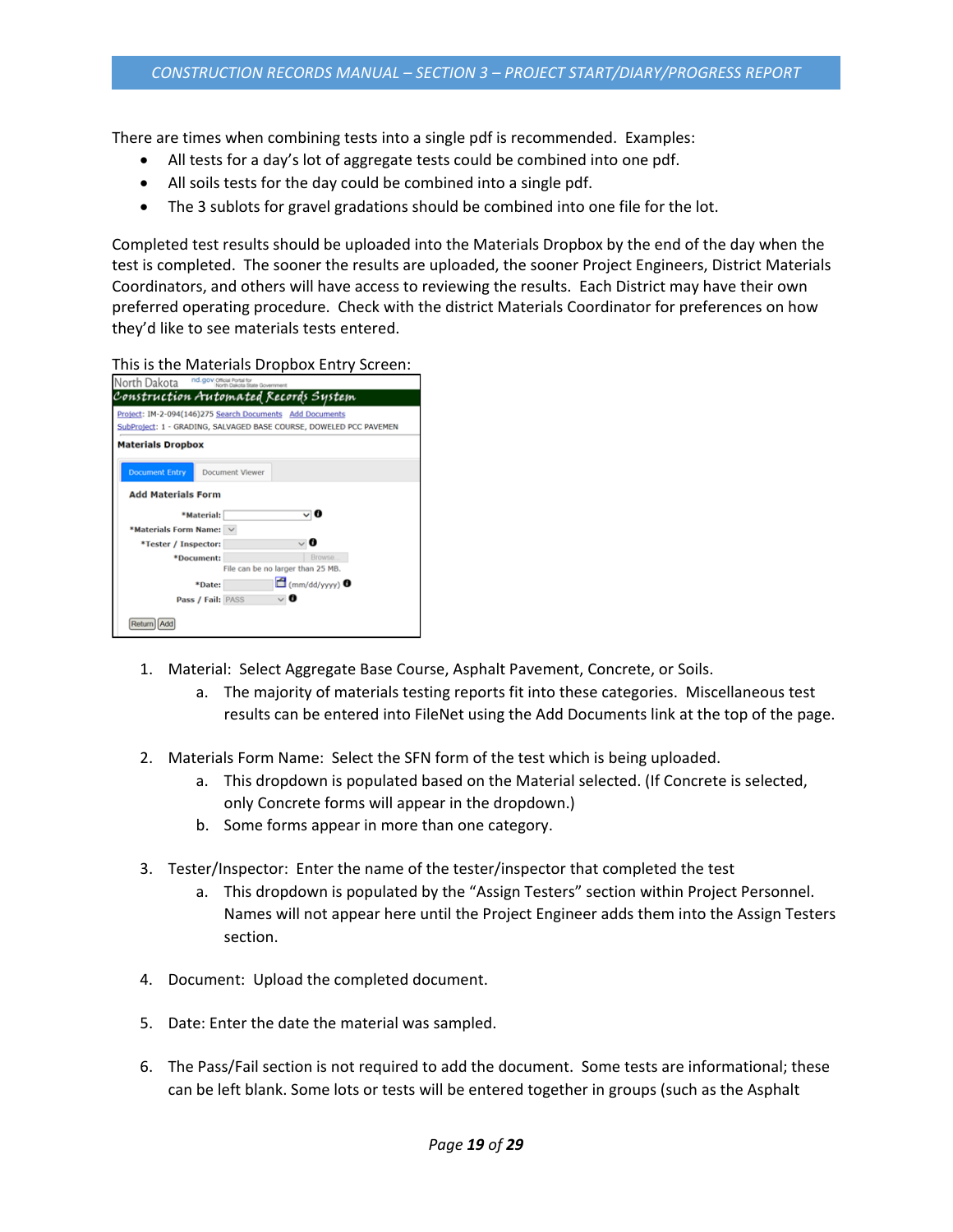Paving Workbook.) These can be tagged with "Combination" if there is a combination of passing and failing tests.

- 7. Click "Add" to add the test.
	- a. It will now be available for viewing within the Materials Dropbox Viewer tab and in Filenet.

The Document Viewer tab displays the test results organized by date as shown below.

| North Dakota na govonantente<br>Construction Automated Records System                                                                                                                     |                                                                            |                                   |                    |      |      |
|-------------------------------------------------------------------------------------------------------------------------------------------------------------------------------------------|----------------------------------------------------------------------------|-----------------------------------|--------------------|------|------|
|                                                                                                                                                                                           |                                                                            |                                   |                    |      |      |
| Project: IM-2-094(146)275 Search Documents Add Documents                                                                                                                                  | SubProject: 1 - GRADING, SALVAGED BASE COURSE, DOWELED PCC PAVEMEN         |                                   |                    |      |      |
| <b>Materials Dropbox</b>                                                                                                                                                                  |                                                                            |                                   |                    |      |      |
| <b>Document Viewer</b><br>Document Entry                                                                                                                                                  |                                                                            |                                   |                    |      |      |
| <b>Filter Options</b><br>Date Range: 04/02/2019<br>Material:<br>Materials Form Name: V<br>Tester / Inspector:<br>Pass / Fail:<br>Filter Clear<br>Return<br><b>Expand All Collapse All</b> | (mm/dd/yyyy) to 05/02/2019<br>v<br>$\checkmark$<br>$\overline{\mathbf{v}}$ | (mm/dd/yyyy) (Limited to 31 Days) |                    |      |      |
| <b>OApril 27, 2019</b>                                                                                                                                                                    |                                                                            |                                   |                    |      |      |
| <b>April 26, 2019</b>                                                                                                                                                                     |                                                                            |                                   |                    |      |      |
| MT sfn10071m Compaction<br>Control.pdf                                                                                                                                                    | (SFN 18552) Daily Report-Hot<br>Bituminous Pavement-Quality<br>Control     | Aggregate Base Course             | Jane Johnson 12345 | PASS | Edit |
| MT_sfn61074 Independant<br>Assurance Comparison.pdf                                                                                                                                       | (SFN 61068) Random Sample<br>Location                                      | Soils                             | Jane Johnson 12345 | FAIL | Edit |
| MT sfn10071m Compaction<br>Control.pdf                                                                                                                                                    | (SFN 61068) Random Sample<br>Location                                      | Concrete Pavement                 | John Johnson 12345 | PASS | Edit |
| <b>OApril 25, 2019</b>                                                                                                                                                                    |                                                                            |                                   |                    |      |      |
| <b>O</b> April 24, 2019                                                                                                                                                                   |                                                                            |                                   |                    |      |      |

There are many filter options available to narrow down tests by date, material, tester, etc.

Materials test reports cannot be changed after they are entered but a report can be deleted by CARS users assigned to the project. Reports can be deleted until the Construction Status of the project has been changed to Completed. Only district Materials Coordinators can delete tests after the CARS Construction Status has been changed to Completed.

### <span id="page-19-0"></span>Asphalt Paving Workbook

The Asphalt Paving Workbook should be uploaded daily in Excel format. It should not be converted to pdf.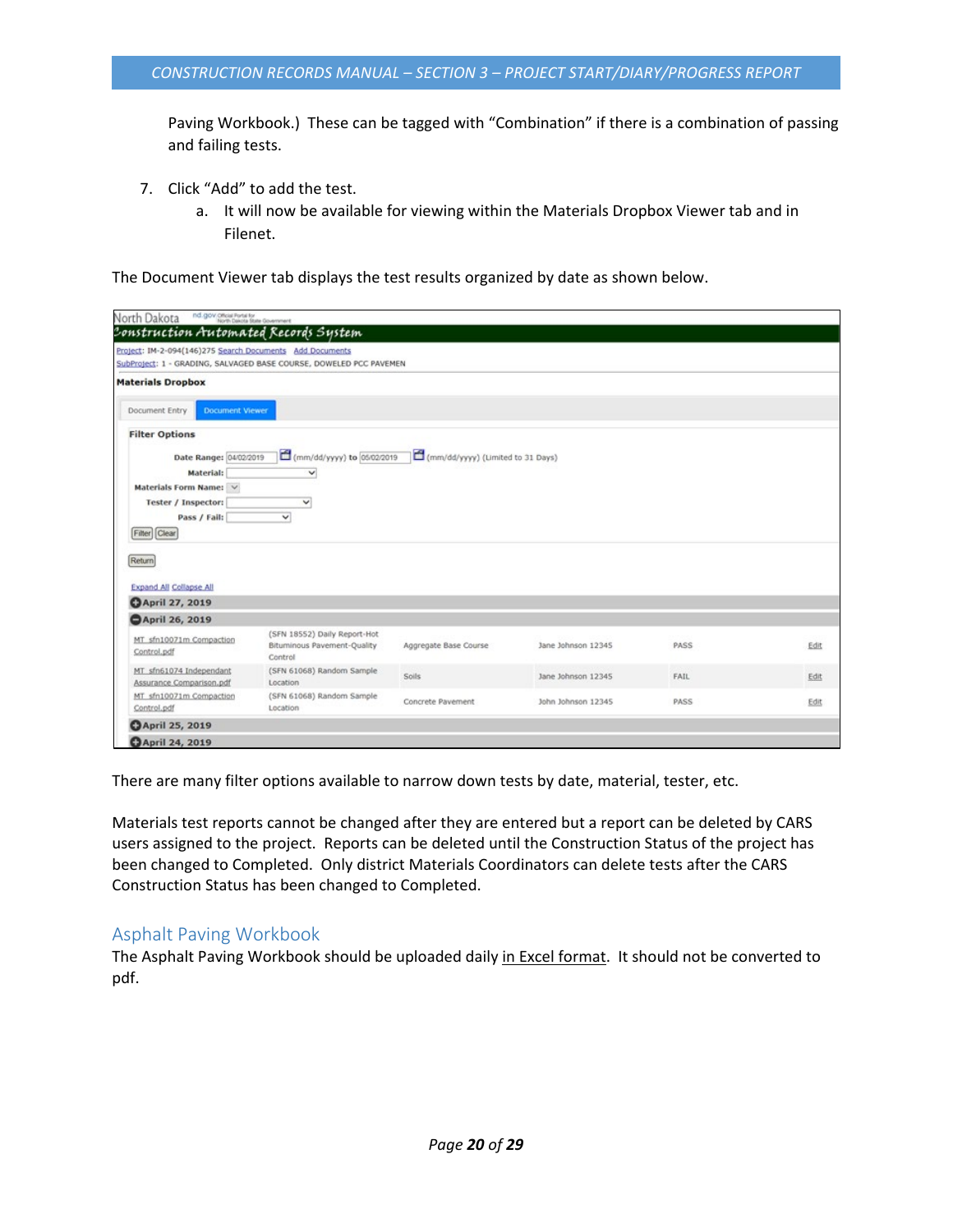## <span id="page-20-0"></span>CONSTRUCTION PROJECT ROAD CONDITIONS REPORTING

The Work Zone section is used to enter remarks about construction activities affecting the traveling public. The project engineer is responsible for reporting on the work zone conditions on a project. This information needs to be submitted at the start of a project and updated whenever road conditions change to ensure the information is always current.

The information entered in this section is displayed to the travelling public on the State Travel Information Map on the DOT website. The Width, Height, and Length Restrictions are tied to the NDDOT's permitting programs. Therefore, it is very important to keep this information updated to reflect the actual conditions which exist on the project.

Change the Map Status to Off Map at the completion of the work.

## <span id="page-20-1"></span>Update Work Zone information in CARS:

- 1. Select Work Zone on the main menu
- 2. Fill out applicable text boxes and drop down selections. Some guidelines include:
	- a. Map Status Any projects affecting traffic should be marked 'On Map'
	- b. Delay Time should be entered for stopped traffic conditions
	- c. When entering restrictions, consider how oversize loads will be affected. If the project is large and covers multiple routes or major intersections and the restriction only covers a portion of the project, the restriction should be entered by the District using the Road Condition Reporting System.
	- d. Map Comments section will appear on the public travel map. List any conditions or concerns that might benefit the traveling public. Contact information of project personnel and details for oversize loads can also be placed here.
- 3. The Work Zone section of CARS is limited to the project boundaries as defined in Mainframe. At times, a project will impact traffic outside these defined project limits. In these cases, the Team Leader will need to add a Maintenance Activity to the road map.

## <span id="page-20-2"></span>Maintenance Activity:

The CARS Maintenance Activity feature can be used (by limited users) to add work activities to a road map in various locations, instead of within defined limits of a highway. Example: a project with multiple ITS devices being installed at multiple locations. Maintenance activities are displayed on the NDDOT Travel Information Map as orange diamonds in specific locations, as opposed entire project limits in orange:



There are designated users within each district that have the ability to add a Maintenance Activity. These users will see this option available on their CARS home screen, but others will not: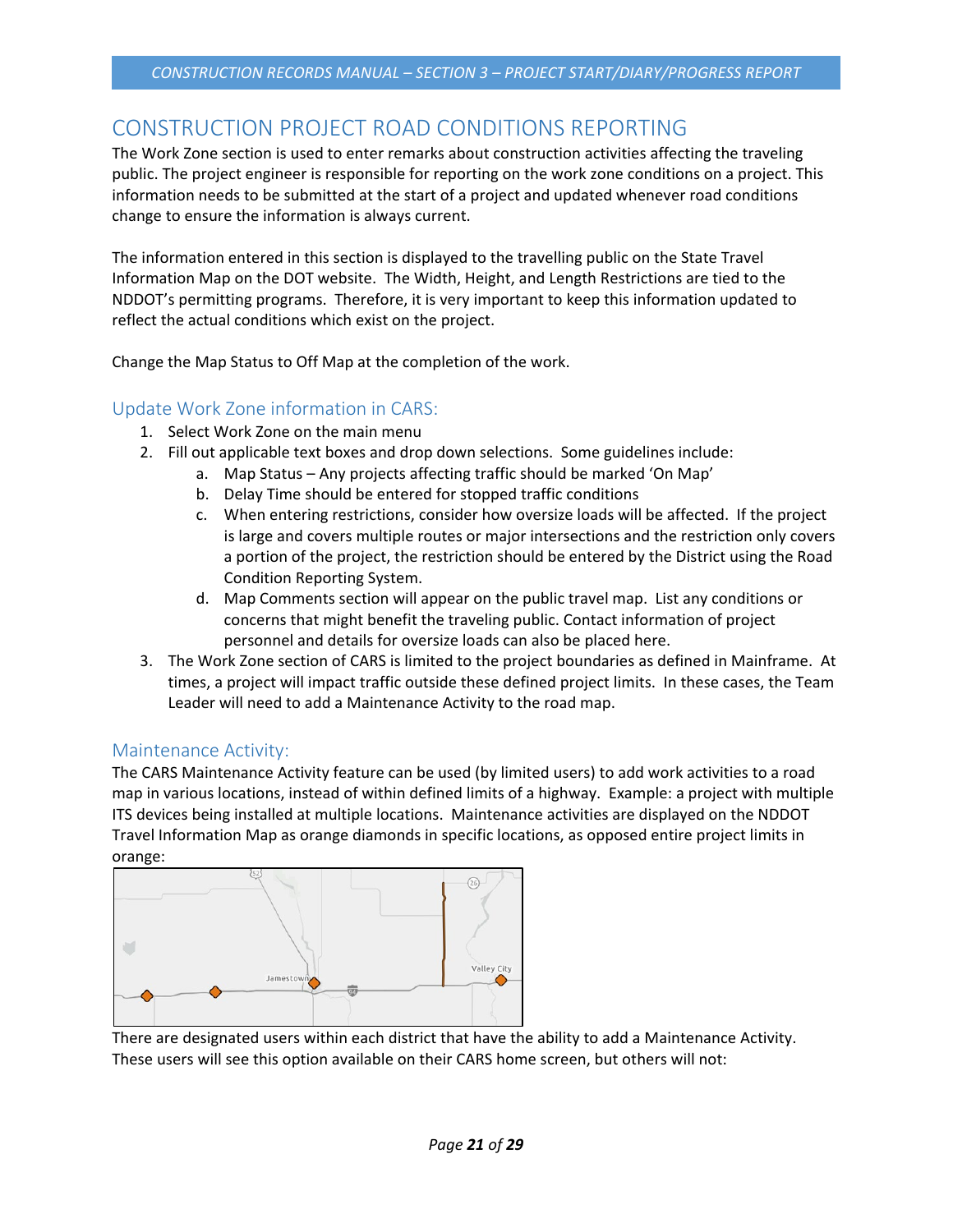| <b>Work Zone Activity</b>          |  |
|------------------------------------|--|
| <b>Work Zone</b>                   |  |
| <b>Maintenance Activity</b>        |  |
| <b>Maintenance Activity</b>        |  |
| <b>Maintenance Activity Report</b> |  |

Engineers who need to add a Maintenance Activity should contact the district they are working in to have them add the activity to the map. In general, most assistant district engineers, team leaders, and maintenance coordinators will have the ability to use this feature.

To add a Maintenance Activity:

- a. Select Maintenance Activity on the main page.
- b. Click add Maintenance Activity, fill out applicable fields, and click save.
- c. This will show up on the road map separate from the project and will need to be removed separately as well.

## <span id="page-21-0"></span>TRACKING PROJECT PERMITS IN CARS

Many construction projects require permits from various state and/or federal agencies. These permits must be maintained until the activity that they cover is completed. Once these activities have been completed, the permits must be terminated. This CARS module is used to track the status of all project permits.

Three main permit types have been established in the system. One is the Construction General Permit issued by the North Dakota Department of Health (NDDoH) for non-tribal lands. The second is the Construction General Permit issued by the United States Environmental Protection Agency (EPA) for tribal lands. The third is the 404 Permit issued by United States Army Corps of Engineers (USACE). Once a permit is received for a project, the Project Engineer shall enter the applicable permit information into CARS. For projects that are located inside tribal lands, the EPA permit will be required. If the project is on both tribal and non-tribal lands both the NDDoH and EPA permits will be required. The permits must be recorded separately. Once the permitted activity (land disturbance or impacts to waters of the U.S.) is completed, the Project Engineer should terminate the permit according to the instructions contained on each individual permit.

Before terminating a Construction General Permit, the Project Engineer must conduct a field review and fill out Form [SFN 60504,](http://www.dot.nd.gov/forms/sfn60504.pdf) Stormwater Permit Termination Field Review Checklist. This form must be signed and added to the project record in CARS using the add documents link. The Project Engineer would then update the termination date in the CARS permit module as the date the Notice of Termination or 404 permit certification was submitted. When a letter of termination from a state and/or federal agency is received, this should be documented in the comments section including the date of the letter and the letter should be uploaded to FileNet.

The final checklist in CARS asks if all appropriate permits have been terminated in CARS. If permits have been entered, the Project Engineer should ensure all permits have been terminated before checking this item. If there are no permits associated with the project, no permits should be entered into the CARS permit module.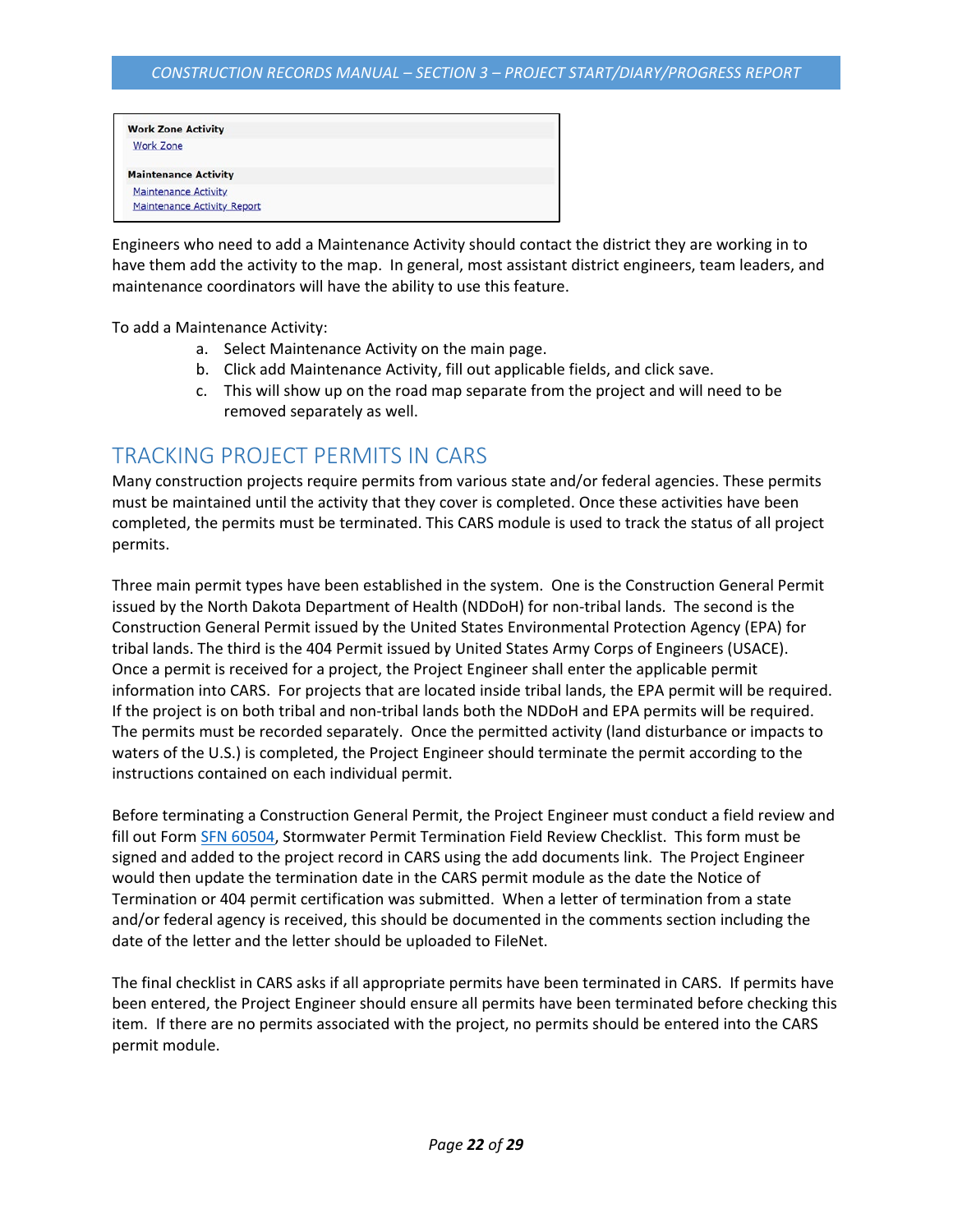## <span id="page-22-0"></span>To Add/Maintain/Delete a Permit in CARS:

- 1. From the Main Menu, click on the Project Permits link. The Project Permits View page is displayed.
- 2. To add a new permit, click on the Add button. The Project Permit Add page is displayed.
- 3. Enter the Permit ID (permit number), Select the Permit Type from the drop down menu, and enter the Permit Expiration Date. Comments can be added but are limited to 250 characters. Also, if the permit has already been terminated, enter the termination date.
- 4. If the permit covers more than one PCN, enter the additional PCNs in the "Other Projects covered by PCNs" fields. If more than two PCNs need to be entered hit the Add button to create more fields.
- 5. When all required data has been entered, hit the Save button.
- 6. Permit Type, Expiration Date, Termination Date, Comments and associated PCNs can be edited using the Maintenance page. This page is accessible from the "Maint" link on the Project Permits View page.
- 7. If a permit was entered into the system by mistake, District or Assistant District Engineers can delete permits from the project using the Maintenance Page. Click the "Maint" link on the Project Permits View page and check the box under Delete next to the permit to be deleted. Hit Save. The permit should be deleted from that project and all associated projects.

### <span id="page-22-1"></span>View Contractor Information for a Permit in CARS:

From the Project permits Maintenance page, click the Contractor Name on a permit. The Contractor Contact Information is displayed.

## <span id="page-22-2"></span>VERTICAL CLEARANCE CHANGE RECORDS

Any permanent changes to vertical clearances above highways will be included in the final records. These changes may be due to paving overlays or reconstruction under bridges and sign structures or bridge deck overlays on trusses. The new measurements are recorded in CARS and Bridge Division will record the changes into the Bridge Management database for use in the Automated Routing Program and by the Highway Patrol Permitting Office.

Temporary changes to vertical clearance such as erection of roadway canopy should be reported in CARS Work Zone Activity Reporting.

The section in CARS must be filled out before the project can be finaled but the clearances should be recorded as soon as practical after the construction is complete and before the roadway is opened to traffic.

Many projects will have no effect on the vertical clearance. Striping, guardrail, chip seal, are just a few of the type of projects that will not affect the vertical clearance under a structure. If the clearance is not affected, select Not Affected on the initial page and the input is complete.

### <span id="page-22-3"></span>Record a change to the Vertical Clearance:

- 1. Click on the Vertical Clearance link on the left side of the beginning page. The Vertical Clearance page is displayed. Choose either Maint or Not Affected for a bridge from the list.
- 2. If Maint (maintain the Vertical Clearance) is selected (If Not affected is selected no more inputs are required for that particular bridge)
	- a. Select Yes if clearance is affected
	- b. Select type of overhead obstruction from dropdown menu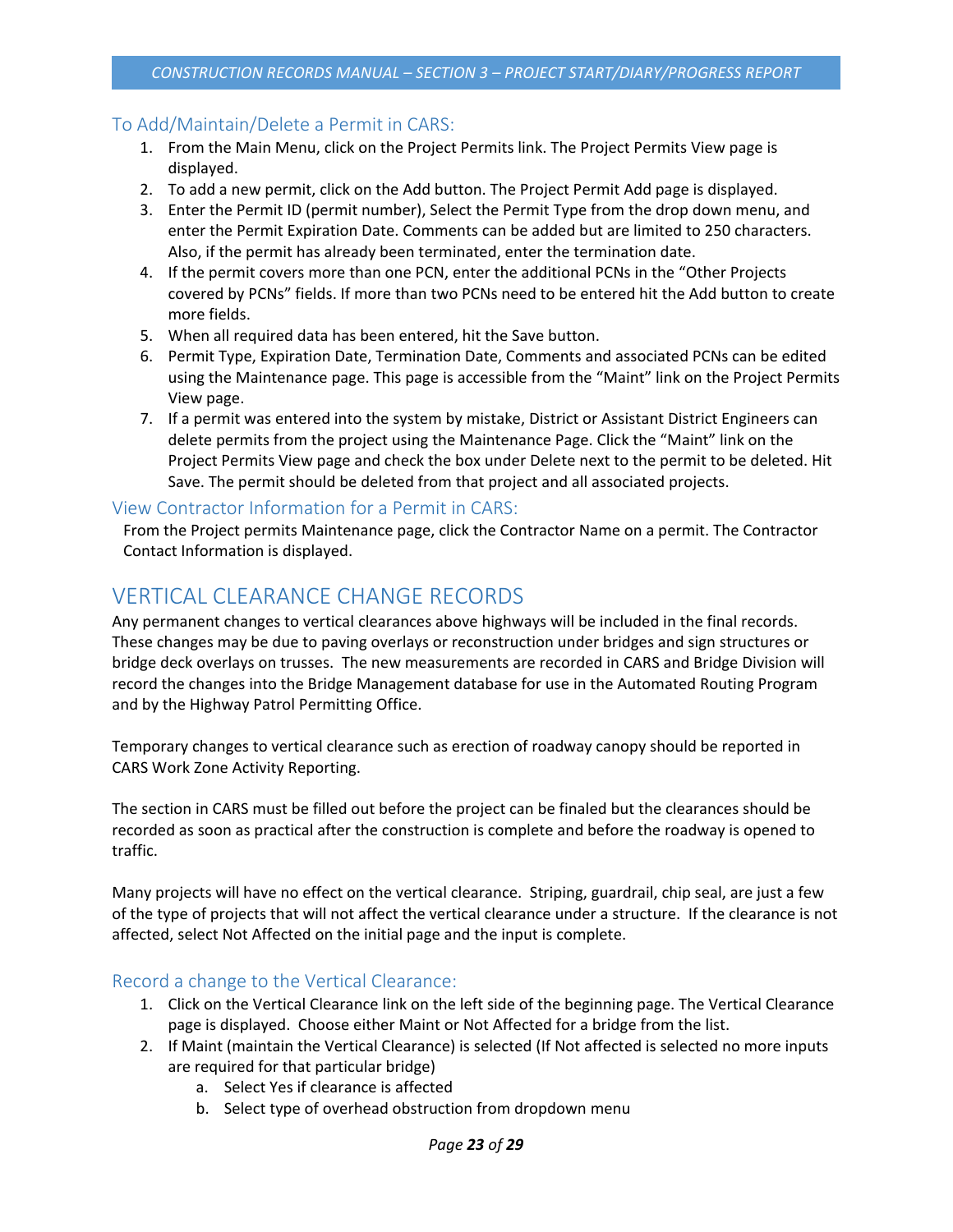- c. Enter Beam Face Direction while looking up station
- d. Enter Date from dropdown menu
- e. Enter inspector's name
- f. Enter measured clearances at shoulder and edge of lanes in feet and inches to the nearest 0.25"
- g. Select Save when all measurements of "Not Affected" lines are complete.
- 3. Repeat process for all bridges on list
- 4. If not all affected bridges are listed, contact Bridge Division 328-4844 to have the bridges added to the CARS Module.

Initial input of bridges will be done by designers during the final estimate process. If the designer determines type of project provides no bridge vertical clearances will be affected, no bridges will be entered. If there is a possibility to affect vertical clearances, bridges will be entered which are automatically pulled into Pacer and then CARS and the decision if a vertical clearance is affected will be made in the field by the construction observation team.

If the project is a consultant design, Local Government will input any bridges that may be affected in Pacer prior to the information being transferred into CARS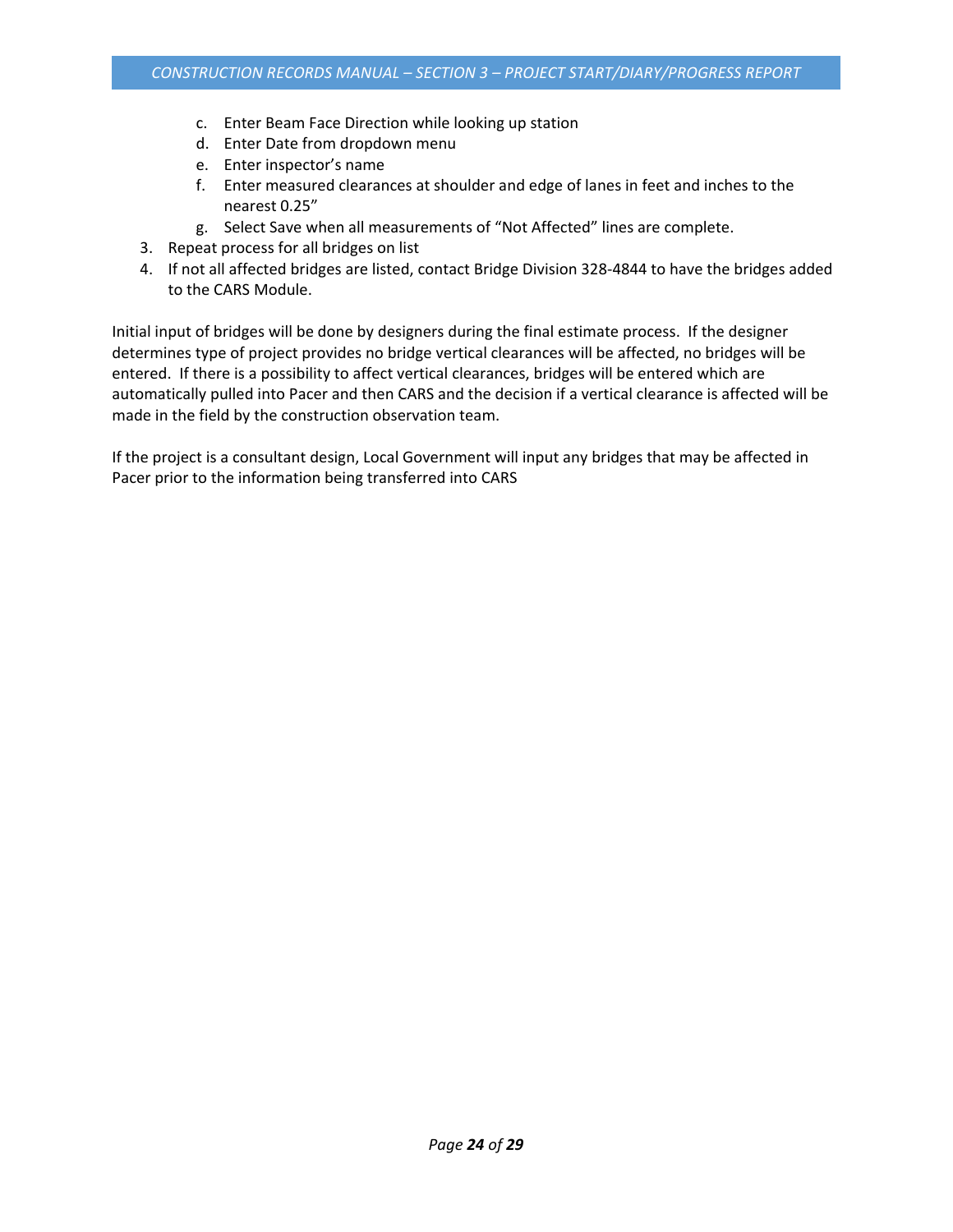## <span id="page-24-0"></span>EXAMPLE PRECONSTRUCTION CONFERENCE AGENDA

*Instructions: If using this form, customize it to be project specific. Delete areas that do not apply and add items as needed.* 

#### Insert today's date

**To:** Prime Contractor Name Prime Contractor Address Address continued

#### **PRECONSTRUCTION CONFERENCE AGENDA**

| <b>Project Number:</b>                | <b>Enter Project #</b>                                                              |
|---------------------------------------|-------------------------------------------------------------------------------------|
| <b>PCN Number</b>                     | Enter PCN #                                                                         |
| Description/Location:                 | Enter project description and location text.                                        |
| County:                               | <b>Enter County</b>                                                                 |
| <b>Conference Date:</b>               | Click here to enter a date.                                                         |
| Time:                                 | Enter meeting time.                                                                 |
| <b>Prime Contractor:</b><br>(address) | Enter Prime Contractor name.<br>Enter address.<br>Enter address.                    |
| Engineer(s):<br>(address)             | Click here to enter text.<br>Click here to enter text.<br>Click here to enter text. |

#### **ITEMS OF DISCUSSION**

#### 1. **Introductions**

a. Sign-in sheet presented to everyone in attendance (the sign-in sheet should include everyone's name, contact phone #, cell #, and e-mail address)

#### 2. **Personnel**

- a. Engineering Staff
	- i. NDDOT Responsible Charge Click here to enter text.
	- ii. LPA Responsible Charge Click here to enter text.
	-
	-
	-
	-
	-
	- iii. Project Engineer Click here to enter text. iv. Main Inspector Click here to enter text. v. Inspectors Click here to enter text. vi. Tester **Click here to enter text.** vii. Surveyor Click here to enter text.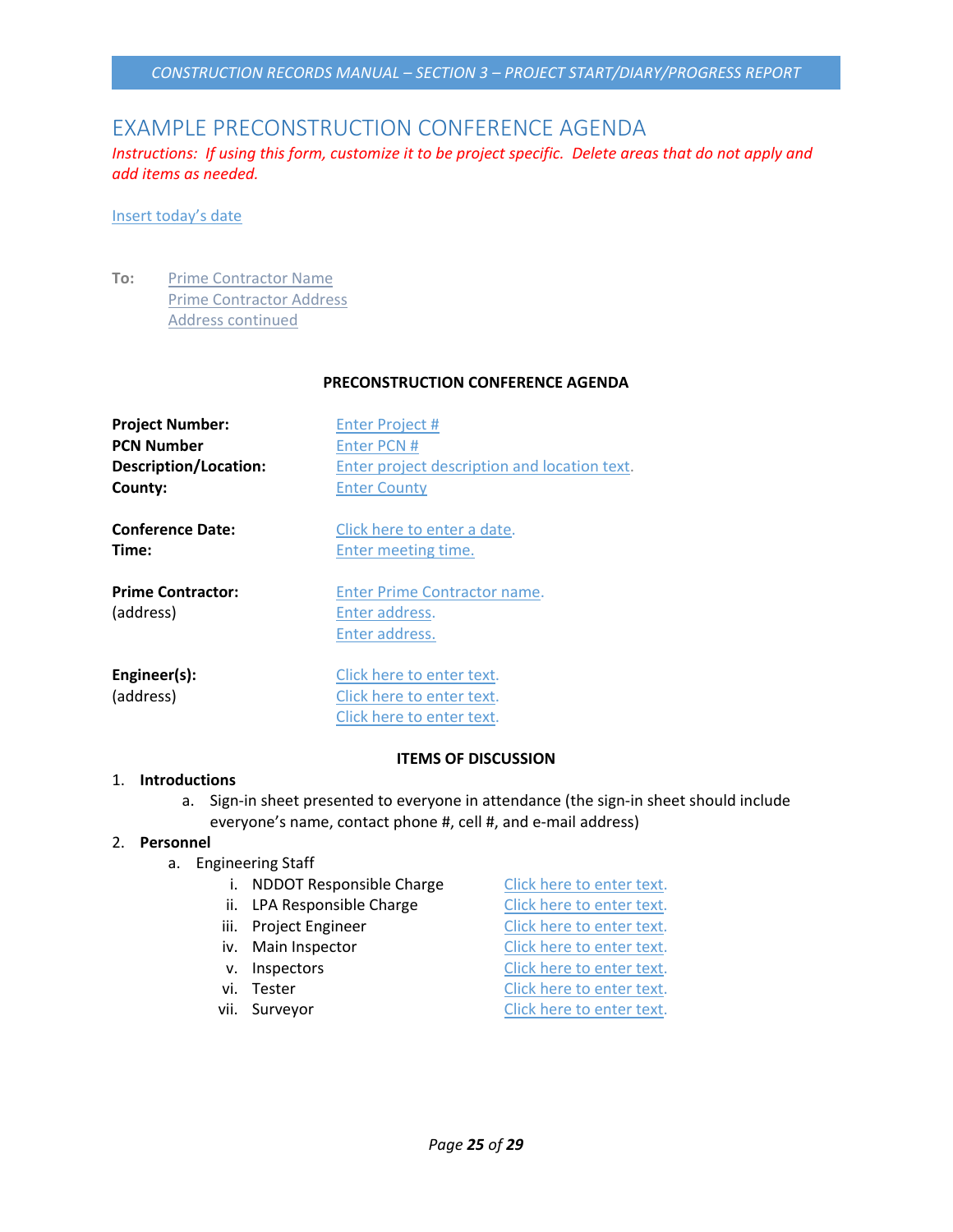- b. Contractor Staff
	- i. Project Manager Click here to enter text.
	- ii. Project Superintendent Click here to enter text.
	-
	-
	- v. Traffic Control Watchperson Click here to enter text.
	-
	- vii. Erosion Control Supervisor Click here to enter text.
- c. Collect list of emergency contacts from the contractor.

### 3. **Project Correspondence**

- a. All project correspondence must contain related project number and PCN.
- b. Discuss the chain of command.
- 4. **Schedule**
	- a. Completion date (pick one and delete the others)
		- i. Working Day Contracts. The contract specifies enter number of working days working days. Working days are charged from the starting date specified in the contract, or the date the contractor starts work at the project site, whichever is earlier. Specified starting date is Click here to enter a date.
		- ii. Calendar Day Contracts. The contract specifies Click here to enter text. calendar days. Time charges will begin at the starting date specified in the contract, or the date the contractor starts work at the project site, whichever is earlier. Specified starting date is Click here to enter a date.
		- iii. Completion Date Contracts. This contract has a completion date of Click on completion date. with a guarantee of enter number of working days working days. If applicable working days will be counted from a known date which for this project is enter the known date.
	- b. Collect and review schedule and narrative.
		- i. The Contractor will begin work on starting date**.**
		- ii. Contractor working hours will be enter days and hours to be worked**.**
	- c. Review procedure for submittal of schedules
		- i. The engineer will accept or reject the schedule in writing.
	- d. Discuss sequence of work.
	- e. Discuss staking needs.
	- f. Work on holidays including Sundays must be approved by the Engineer in accordance with 108.05

## **5. Progressive Estimates**

- a. Issuing Progressive Estimates Progressive estimates will be issued at least once per month as the work progresses (109.04 B.)
	- i. Discuss the Contractor's ability to request additional progressive estimates during times of high-dollar work; such as asphalt paving & concrete paving.
- b. Withholding Progressive Estimates The Department may withhold progressive estimates if the Contractor fails to comply with any contract requirement (109.04 A.) Examples: Schedules, Payrolls, etc.
- c. CARS Certification Report Distribute the CARS Certification Report for this project i. Bid items cannot be paid until all requirements are met
- d. Automated Progressive Estimate emails CARS has the ability to email approved progressive estimates to the Contractor and others. The automated emails also have the up-to-date CARS Certification Report attached. Multiple email addresses can be entered.

iii. Foreman Click here to enter text. iv. EEO/DBE officer Click here to enter text. vi. Safety Officer Click here to enter text.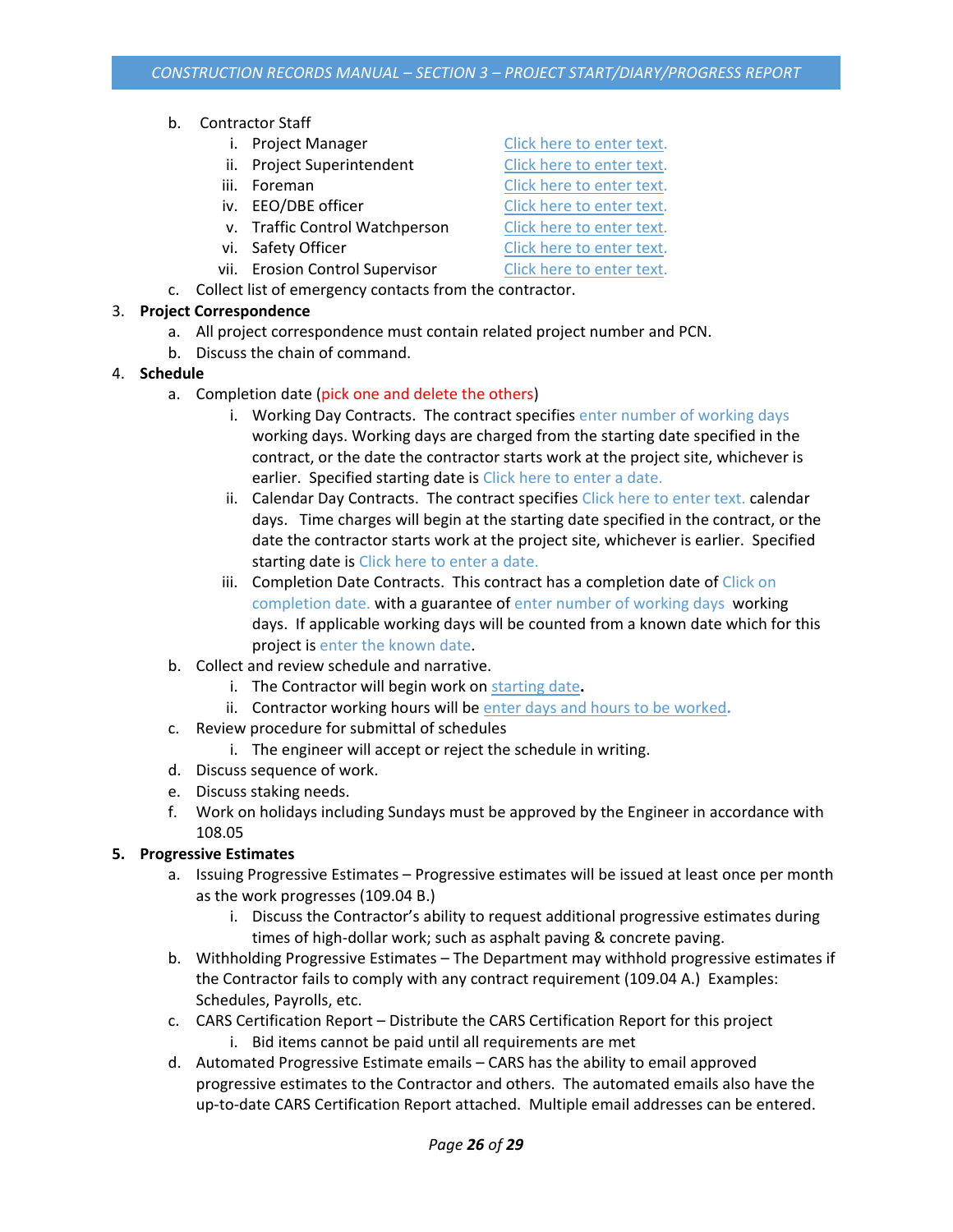i. Gather email addresses from all who'd like a copy

### 5. **Utilities**

- a. The Prime Contractor along with his/her sub-contractors is required to notify the North Dakota One Call System prior to the beginning of construction, so that they can locate and mark all utilities in the project area.
- b. Discuss any utility issues and allow utility companies to leave if they desire
- 6. **EEO, Labor Standards and DBE Participation Information (**discussion of form 9423) **to be read aloud**
	- a. Collect a copy of contractor's EEO and Affirmative Action Policy?
	- b. Review requirements for "EEO and Labor Compliance Job-Site Interviews" and "In-depth Contract Compliance"
	- c. This project is *Race Conscious, Race Neutral, or State Funded*. The Race Conscious goal is Enter RC goal. Delete if RN or State funded. %. Intended DBE participation for this project is Enter intended participation %.
	- d. Annual EEO Report (Form FHWA -1391) is generated by Civil Rights Division at the end of July each year using LCPtracker. The form is auto-populated by LCPtracker based on the certified payrolls submitted by the Contractor. The Contractor must manually add anyone working on the project who does not show up on certified payrolls. Refer to LCPtracker Manual for more information.
	- e. Posters and Bulletin Board (prime and subs)
		- i. What will the locations be for the posters?
		- ii. All posters need to be up prior to start of construction!
	- f. Review trainee requirements and program if applicable.
	- g. Does the Contractor have a list of all the DBE firms that will be working on the project, their items of work, and work schedule (daily and weekly)?
	- h. Review Truck Driver Owner/Operators and DBE Weekly Trucking Report SFN 60781 The prime contractor is responsible for monitoring and verifying the status of all truck owneroperators or trucking subcontractors. The DBE's supervisor must be on the project at all times. DBE trucks along with leased trucks must display the name and identification number of the DBE.

### 7. **Payrolls**

- a. All contractors must comply with Labor Rates from US Department of Labor which specifies basic hourly rates and applicable fringe benefit payments for specific job classifications
- b. The initial entry for each employee must exhibit their address and unique ID number proper classification as shown in the Labor Rates must also be shown. (Form WH347).
- c. A statement of compliance with entries as shown on Form WH348 must accompany each payroll.
- d. The subcontractors must submit their payrolls to the Prime Contractor for review/corrections prior to submitting to the Project Engineer. Some indication that they have been reviewed by the Prime Contractor must appear on or with each payroll.
- e. Use LCPtracker for entering and filing of Davis-Bacon certified payrolls. Certified payrolls are required to be submitted weekly by Contractors and Subcontractors.
- f. Certified payrolls in paper form will no longer be accepted.
- g. Notify the Engineer when payrolls have been uploaded and approved in LCP tracker.

### 8. **Safety and Sanitation Requirement**

a. Collect Contractor Safety plan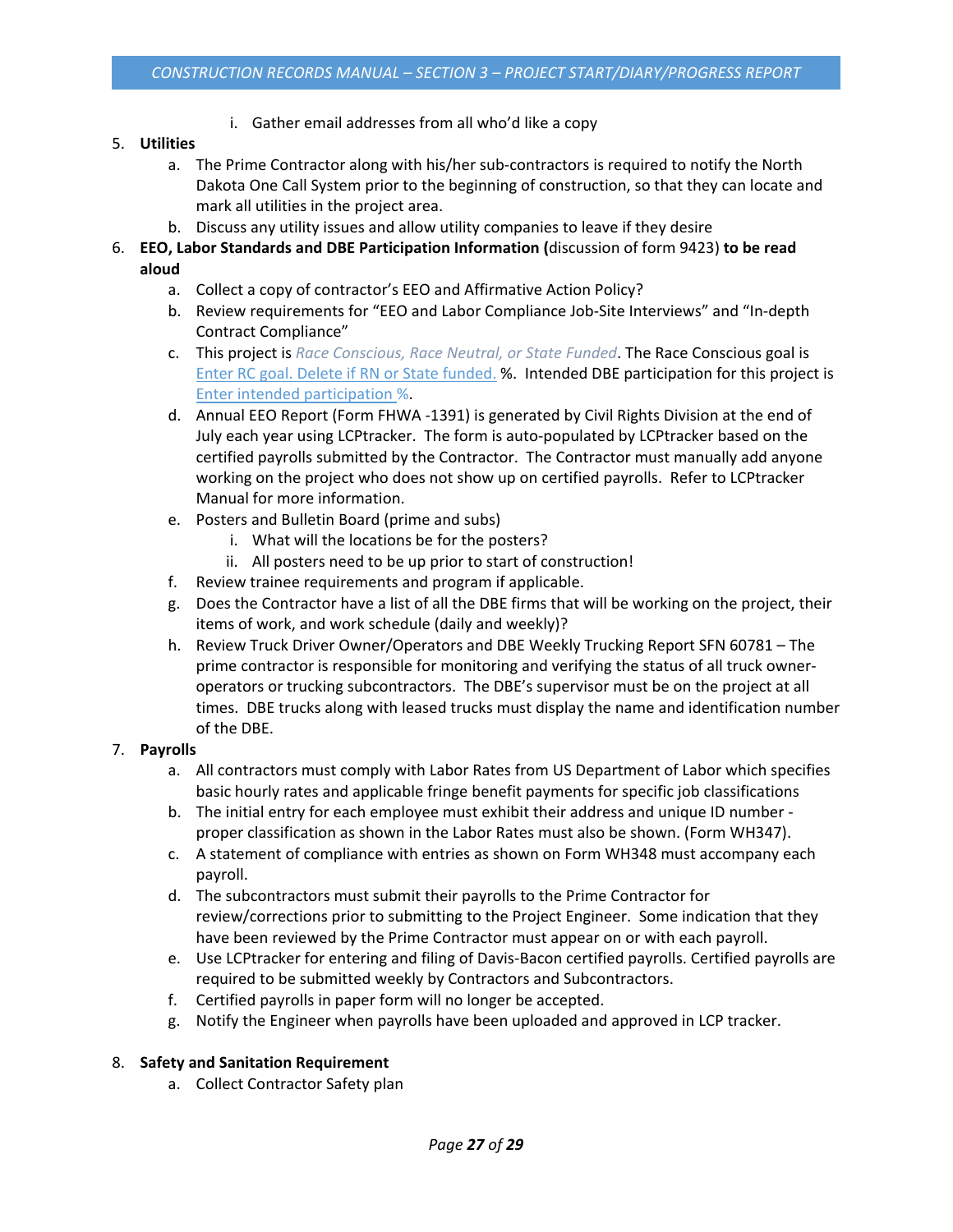- i. What method does the contractor utilize in conveying information to employees regarding company, State, and Federal safety requirements?
- ii. What method does the Contractor use to ensure that his subcontractors comply with these safety requirements?
- b. Review 107.18 HIGH VISIBILITY CLOTHING

### 9. **Erosion and Water Pollution Control**

- a. Collect and review Storm Water Pollution Prevention Plan and requirements (107.02 C).
	- i. Collect and review permit application(s) and coverage letter(s) for the project site.
- b. Discuss erosion control special provisions.
	- i. Collect and review permit application(s) and coverage letter(s) for contractor controlled areas (SSP 1)
	- ii. Collect the name and proof of NDDOT Erosion and Sediment Control Certification of the Prime's Designated Erosion Control Supervisor (SSP 1)
	- iii. Collect the supervisor name and proof of NDDOT Erosion and Sediment Control Certification of any subcontractor hired for erosion control (SSP 1)
	- iv. Provide proof of NDDOT Erosion and Sediment Control Certification for the Project Engineer (SSP 1)
- c. Collect and review water permits.

## 10. **Claims for Adjustment and Disputes**

a. Read section of "Notice of Intent to File a Claim" (SFN 16743) was read, and refer to section 104.04. A copy of this form was given to the Contractor. All "Notice of Intents" must be filed through the Prime Contractor.

### 11. **Subcontractors and Suppliers**

- a. A request for subletting work must be submitted and approved prior to any work by the subcontractor on the project. (SFN 5682)
- b. Contractors must be registered SFN 52243.
- c. Collect list of proposed sub-contractors and suppliers.

### 12. **Field Laboratory**

a. The location of this laboratory will be enter proposed lab location as agreed upon by the Contractor and the NDDOT.

### 13. **Materials**

- a. Collect and review Quality Control Plan.
	- i. Collect certifications for all testers.
- b. Distribute a list of items that require certifications, work drawings, and testing requirements.
- c. Review 106.01 C, certification requirements. Certifications and shop drawings must comply with the Standard Specifications and be submitted and approved (when necessary) prior to any installation taking place.
- d. If Fabric (such as reinforcement, structural, riprap) is to be used on the project, it must be on the project 21 days prior to installation so that they can be tested.
- e. Collect list of pit names and legal descriptions for all aggregates that will be used on the project. Discuss need for Certificate of Approval (COA) and SFN 58466.
- f. If pit is state owned or state optioned, discuss notification requirements of 106.02 B.
	- i. If Contractor states an intention to use a state owned or state optioned pit, the Engineer must notify the Gravel Prospecting Coordinator at NDDOT Materials & Research.
- g. Review SFN 14486 Pit Release.
- h. Review 107.17, Removed Material.